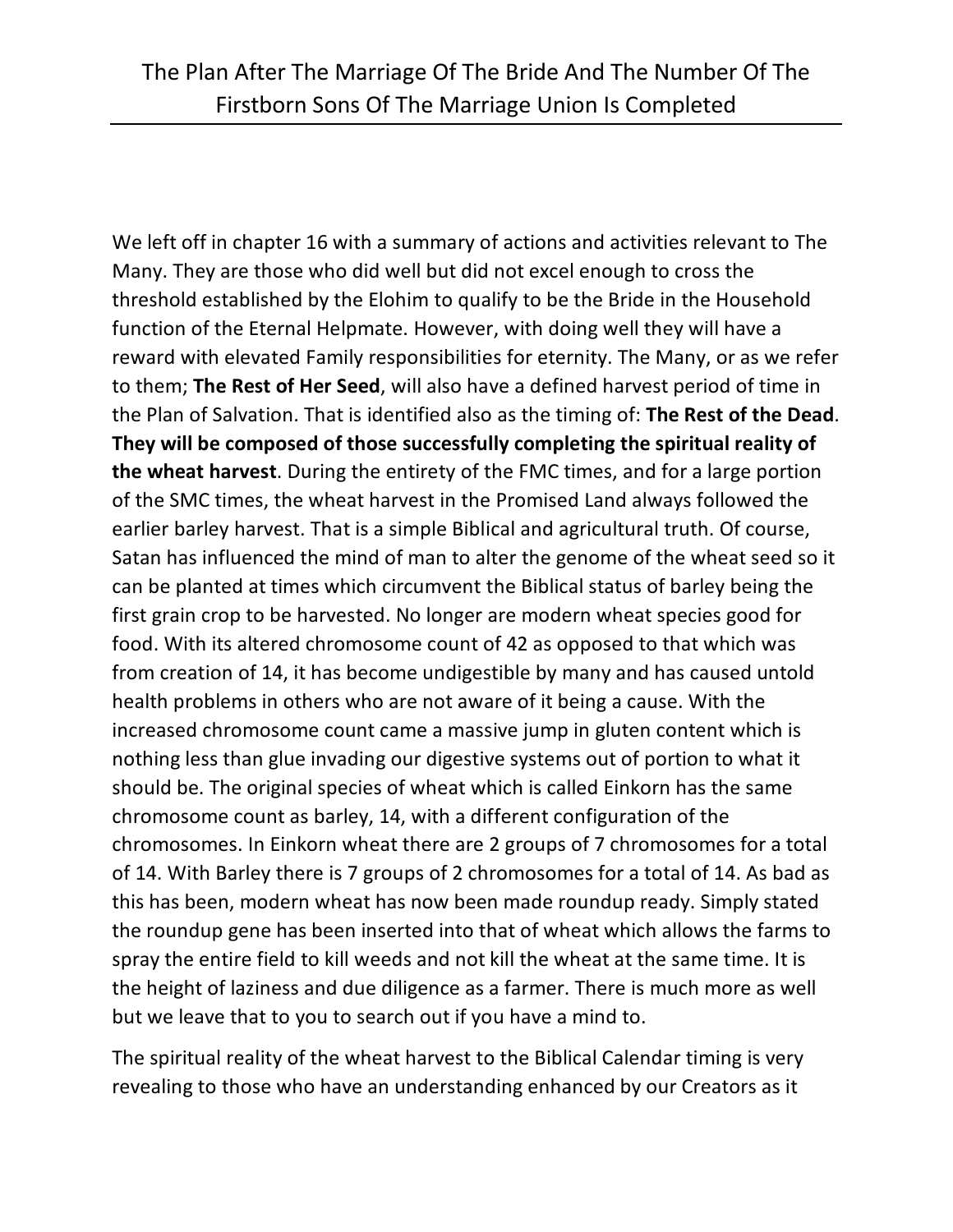applies to the sequencing of the Plan of Salvation. It was designed to start in the 3<sup>rd</sup> month. That is important to many aspects of the Plan, but also to the Biblical prophesies established around days and months. Its proper sequencing is a key for us to understanding many of those patterns of prophesy. We refer to the day it starts as Pentecost or Feast of Weeks under the terms and conditions of our Marriage Covenant. Both of those designations apply to the timeline of the Bride qualifying.

However, there was also the designations of Feast of Firstfruits and Feast of Harvest assigned to it. As we understand, those apply directly to the wheat harvest. That Annual Rehearsal is a day of divisions between the two grain harvests. We have covered that in previous chapters as we have also covered the 7-week, 49-day count for the harvest of barley.

On the other hand of this day, we have the Firstfruit harvest of wheat in this 3rd month commencing the 42-month prophetic 3 ½ year count to the Feast of Trumpets. During that time frame, the numbers of The Many will grow exponentially to confirm their faith to Father and to Christ/Messiah. The vast majority of mankind has no understanding of any of that, and neither does the vast majority of those who are called at this time. If a person is not schooled by the spirit in the timing sequence of the Plan of Salvation and the annual Appointed Times of Meeting with all patterns of The Elohim contained in them, it will be a mystery to them, for they do not comprehend them let alone understand them. However, it should not be a mystery to us!

*1 Corinthians 4:1-2 So, let a man think of us as subordinate laborers of Christ, and stewards* (overseers, managers) *of the mysteries of God. Furthermore, it is required among stewards that all be found faithful.*

Being **faithful** to Father's doctrines which are based in Biblical patterns and our Savior/Husband's will, leads us to receiving more favor and acceptance from Them and also more knowledge. When we observe the sequencing of the wheat harvest in the Biblical Calendar timing, we can easily see it commences at the conclusion of the barley harvest and is completed before the next annual rehearsal of the Feast of Trumpets. That is the timing of much of the summer fruits and grapes being taken in or already having done so. The "grapes of wrath"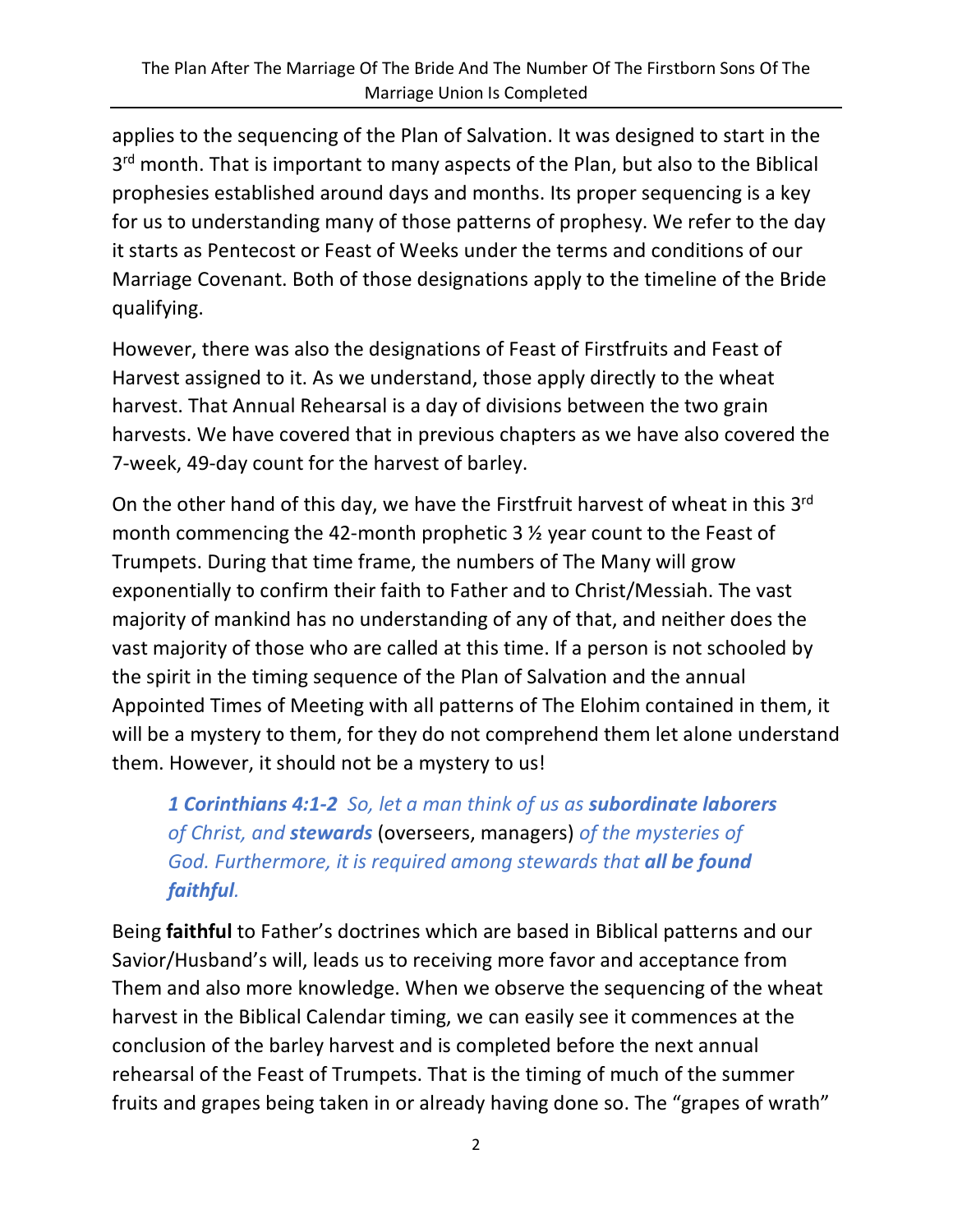is a phrase so emblematic of the Feast of Trumpets as scripture instructs us. **Christ will consume His enemies as one tread's out the grapes.**

*Revelation 19:15 Now out of His mouth goes a two-edged sword, that with it He should strike the nations. He Himself will shepherd them with an unbreakable staff. He Himself treads the winepress of the fierceness and wrath of Almighty God.*

There is more to this timing in scriptural relevance assigned to the timing of the **grape harvest**, which we may touch on later. It is not coincidental to the fact it follows the wheat harvest.

If we were to use the Rabbinical Calendar (RC) or any of its "sanctioned" offshoots to look for a spiritual prophetic timing as to how long the wheat harvest lasts, we would come up short for its months and years are set, predetermined by men. The RC uses a set number of days in each month for their erroneous calendar. The Biblical Calendar does not, for each month can be either 29 or 30 days. The Abib Calendar of the Elohim requires the one observing it to **faithfully wait on Them to decide** which it will be; 29 or 30 days, each month. The RC also has preset years which differ often from that of the pattern shown in scripture and in creation. The Elohim use Their calendar timings often in working out Their desired outcome to events in the Plan. Their calendar is determined from Their one and only FOCAL point on earth.

*Deuteronomy 11:12 …a land for which Yehovah your Elohim cares; the eyes of Yehovah your Elohim are always on it, from the beginning of the year to the very end of the year.*

**That's right, only one geographical location on earth is used for all of Their calendar undertakings.** When looking to the start of the Biblical month we are to use the region around Jerusalem to sight the first crescent which starts the month. If not seen at the end of the 29<sup>th</sup> day, **for whatever meteorological reason**, it passes to sunset on the next day (30<sup>th</sup>) and thus the beginning of the new month. The **Elohim do control the weather to suit Their outcomes**.

The Feast of Trumpets begins at the sighting of the first crescent of the 7<sup>th</sup> month. That month contains more days of appointed times of meeting and rehearsal than all the rest combined. **It is a month of completion, not beginning as the**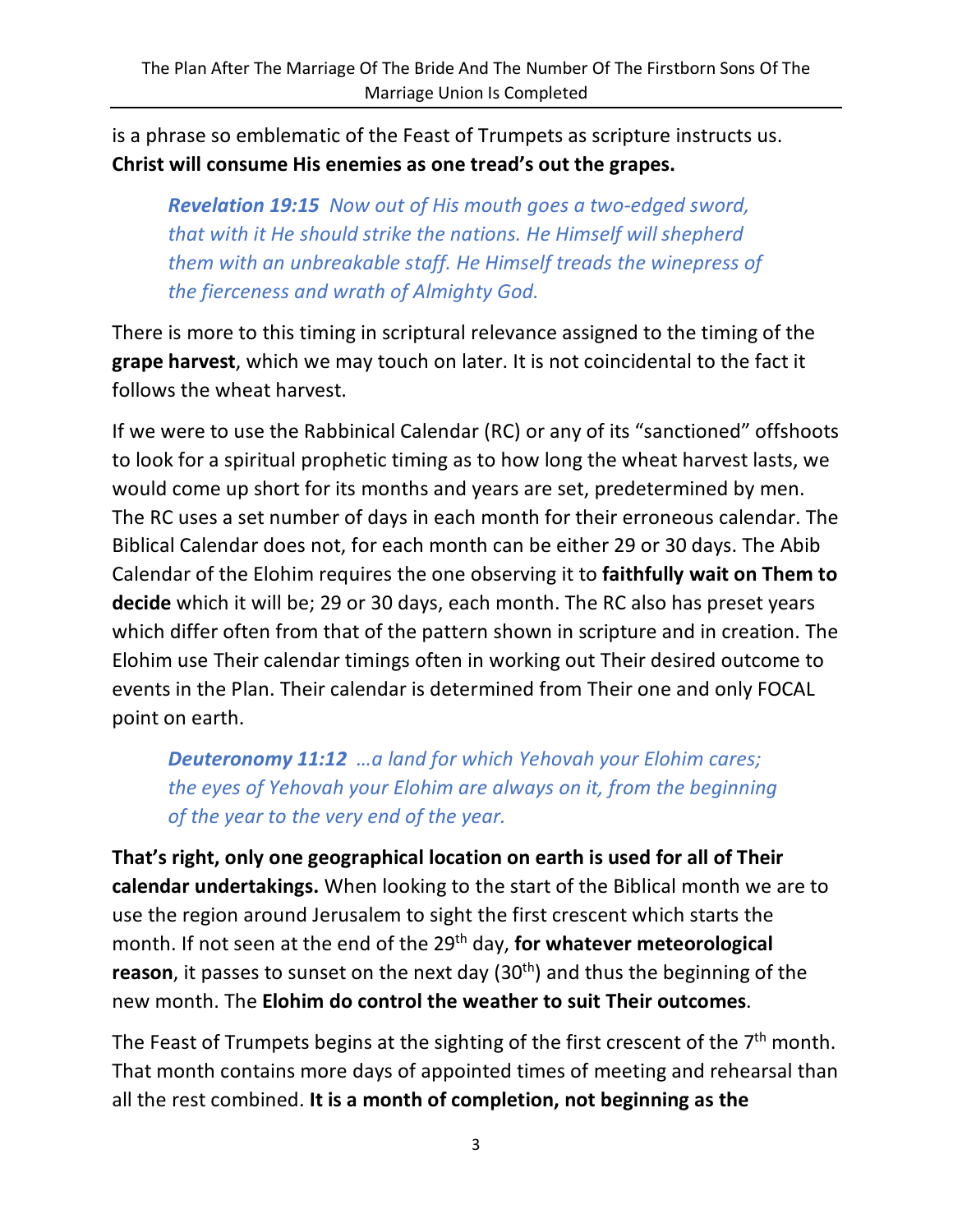**Rabbinical Calendar has it.** We need to have all of this correct, for we are to follow the lead of the Elohim in everything. It is conferred to us as righteousness in doing so accurately as we follow the Lamb wherever He goes.

**We, dear brethren, have been blessed to have the understanding of the Abib Calendar for there came a time in our relationship with The Elohim that we were somehow deemed faithful enough to move beyond the "milk of the word" of our infancy in our relationship with Them.** That was or should have been a turning point in our relationship with Father and with Christ/Messiah. It was at that time They empowered us to receive more favor, acceptance, and knowledge.

That leads us to this the  $17<sup>th</sup>$  chapter of the Plan of Salvation. We will be addressing the rehearsals of the appointed times contained in the  $7<sup>th</sup>$  month. We have volumes of information written about them on our website: abibofgod.com, so, here we will be addressing some of the overall highpoints relevant to each. In doing so, we are following the pattern set by the apostle John in Revelation 19-20 when he gives us his understanding of the most important spiritual reality of the Feasts of Pentecost, Trumpets, Atonement, Tabernacles/Ingathering, and the 8<sup>th</sup> day. Understanding the entirety of each of these appointed times is not crucial to our qualifying to be the Bride of Christ for that focus is placed upon the Feast of Pentecost or Weeks, and the resume of actions the Bride is to be fulfilling, for that day is the completion of the qualifying process for that function in the Household of the Elohim in the capacity of the Bride or Eternal Helpmate.

For those who are not familiar with the apostle John's instructions for the spiritual realities contained in the "feasts" or moedim: appointed times of meeting with the Elohim annually in the Book of Revelation, here are the chapters and verses for the five he addresses.

Feast of Pentecost: **Revelation 19:1-9**

Feast of Trumpets: **Revelation 19:11-21**

Feast of Atonement: **Revelation 20:1-3**

Feast of Tabernacles: **Revelation 20:4-6**

Feast of the Last Great Day/8th Day: **Revelation 20: 7-10** first part and **11-15** second part.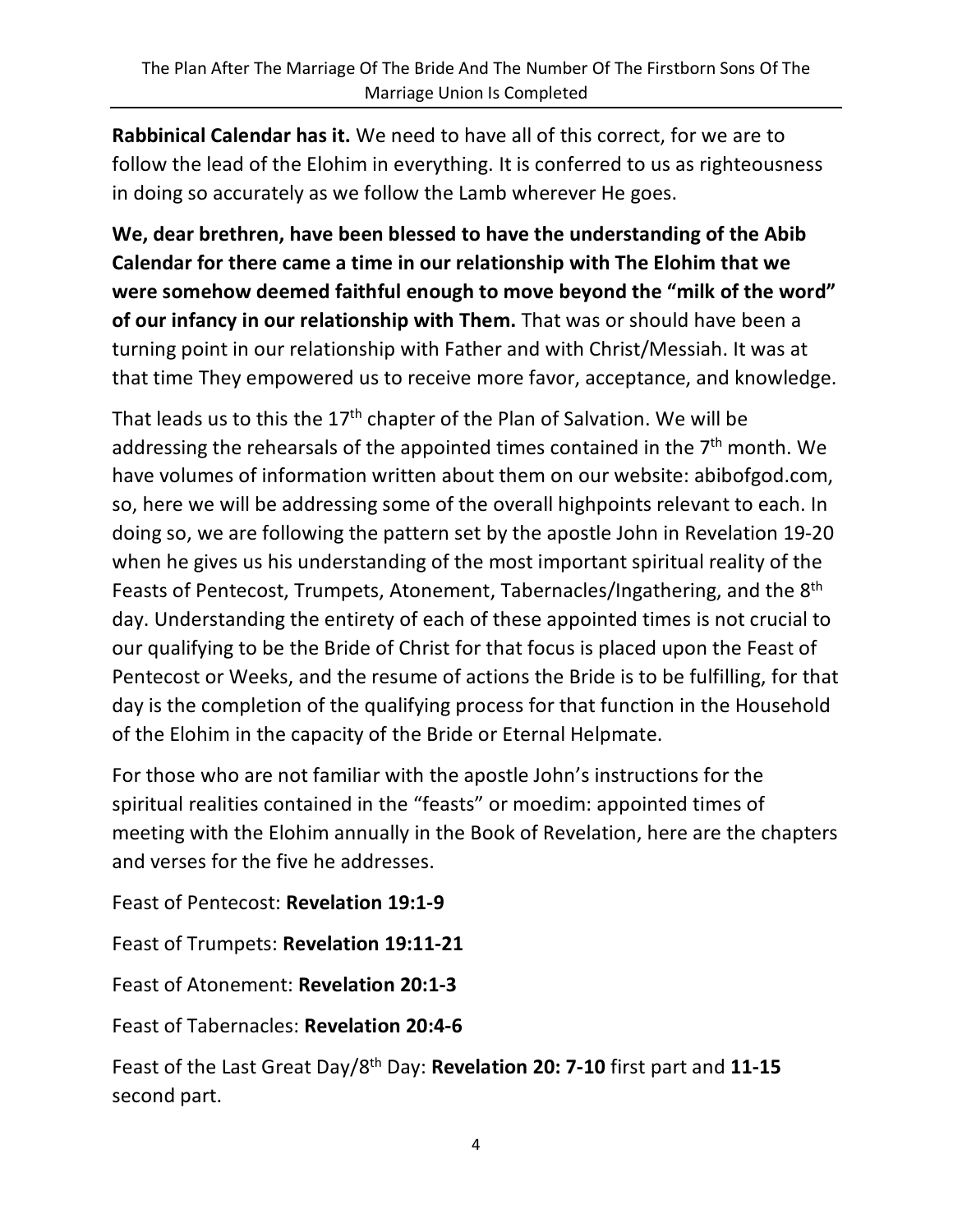We will only be addressing those contained in the 7<sup>th</sup> month. We will begin our **discussion with a review of what he is instructing us about each which our Savior deemed necessary knowledge.** As the last remaining of the 12 apostles he was tasked with dispelling a lot of error that had permeated the body. What he has to say completely destroys the false "winds of doctrines" which are held as truth by many of the deceived at this time. We will then add a few other points to each as they reflect the sequencing of events in the Plan of Salvation.

We have addressed Pentecost from his writings in previous chapters so we will not be doing so here. The only reason we mention it at this time is to show the Biblical pattern he is speaking about. The simplicity of it is; at the time he had written the Book of Revelation as it was revealed to him, **the spiritual reality of the Passover was complete. The same pertains to the spiritual reality of the 7 days of Unleavened Bread.** The number to qualify for the Bride under the terms and conditions of the FMC had been completed even though it had fallen short. **Thus, he starts instructing us from the perspective of the SMC**. That is the completion of the Bride who have qualified during the 49-day count to Pentecost which commenced on the first day of the week during the 7-days of UB. The spiritual reality for this rehearsal of Pentecost is still to be completed, as are those for the 7<sup>th</sup> month as well. This is all simple understanding and not a mystery to us for we have faithfully humbled ourselves before Father and Jesus, and They have granted us more favor, acceptance, and knowledge to assist us in fulfilling the purpose for our Calling.

So, let's start with the Feast of Trumpets and look to John's guidance in getting it correct. **Revelation 19:11-13** is where we have the apostle John setting the record straight as to who he is talking about here on the Feast of Trumpets.

*Revelation 19:11-13 And I saw Heaven being opened. And behold! A white horse, and He sitting on it having been called Faithful and True. And He judges and wars in righteousness. And His eyes were as a flame of fire* (righteous indignation)*, and on His head many diadems, and having a name that had been written which no one knows except Himself; and having been clothed in a garment which had been dipped in blood. And His name is called, The Word of God.*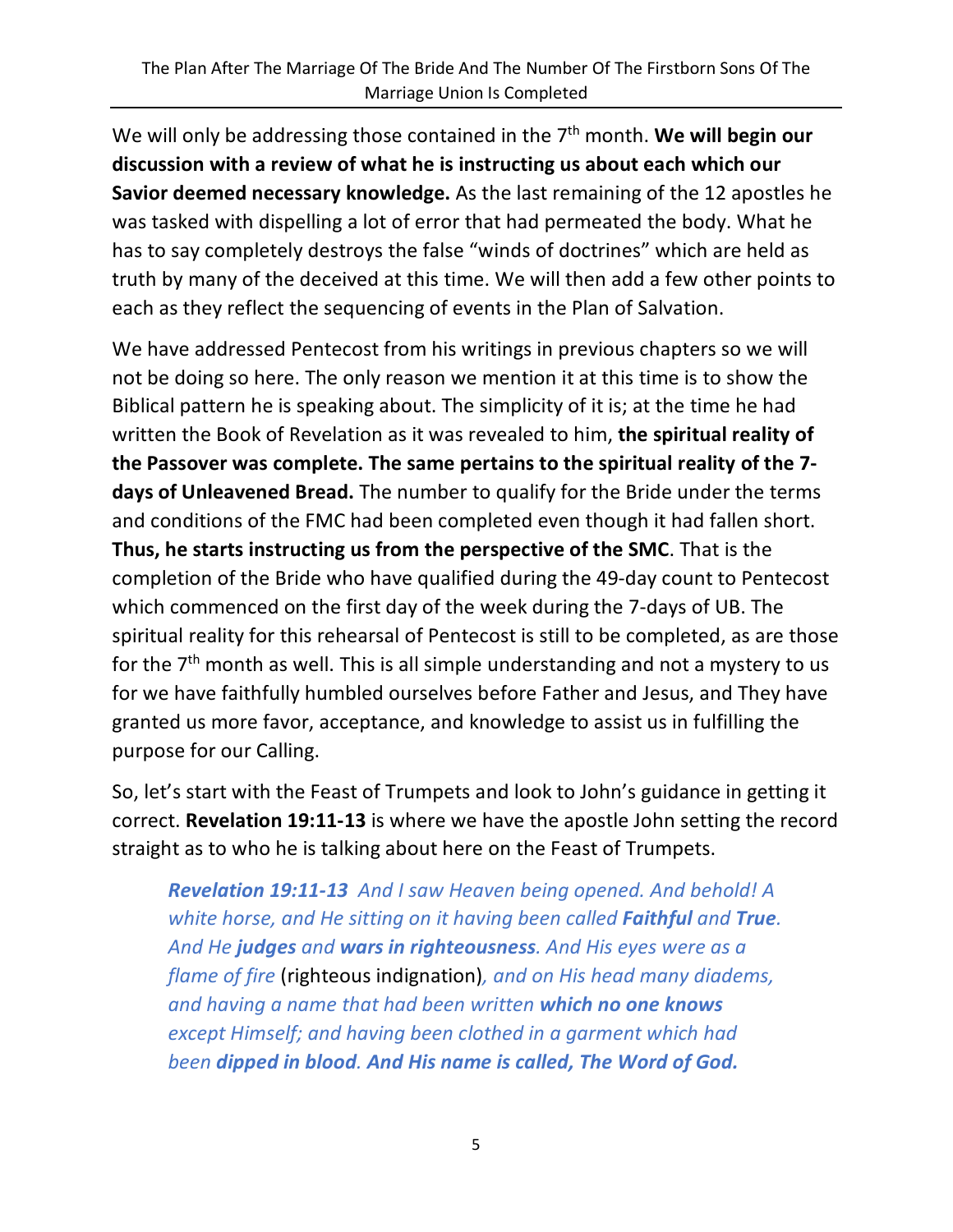The Being sitting atop the white horse whose eyes were as a flame of fire had already earned the names **Faithful** and **True** because of His actions in the Plan of Salvation to date. John instructs us that this Being both judges and makes war **in righteousness**. Lots of little "c" Christians can't handle those two very important aspects of righteousness. He also wears the banner of identity as to being the Passover Lamb of the Family of the Elohim. However, He is not here at this time in that role. Here, He is fulfilling the role of the Mighty El, which we have talked about in previous chapters. John gives us these vital aspects of our Saviors identity and functions as it pertains to Him here on the  $1<sup>st</sup>$  day of the  $7<sup>th</sup>$  month. **As we will see His Trumpet of war has sounded, yes, this is the Feast of Trumpets not the feast of shouting as so many have been deluded into calling it.**

The last identifying thing here in these introductory scriptures to the events of the day at hand is that this Being is called by the name: **The Word of God**. There are some who are really bothered by that for they do not accept John's introduction of this name for Yehovah/Jesus Christ in his Gospel, the first chapter and verses 1- 18. We have covered these verses on numerous occasions in previous chapters but it can't be said enough that John reveals and testifies to us throughout his writings who Jesus Christ was prior to Him divesting Himself of all His glory and leaving it with the Being we know as Father. In brief let's review:

*John 1:1-4 In the beginning was The Word, and The Word was with God, and The Word was God. He was in the beginning with God. All things came into being through Him, and without Him not even one thing came into being that has come into being. In Him was life, and the life was the light of men.*

*Verse 14: And, The Word became flesh, and tabernacled among us. And we beheld His glory, glory as an only-begotten from Father; full of favor, acceptance, and truth.*

*Verse 18: No one has seen God* (the Father) *at any time; the onlybegotten Son, who is in the bosom of Father; He reveals Him.*

During the latter days of John's life many heresies; winds of doctrine, had entered the churches. John was tasked with setting the record straight for those during his lifetime, and for those who would be called after him, and in particular for those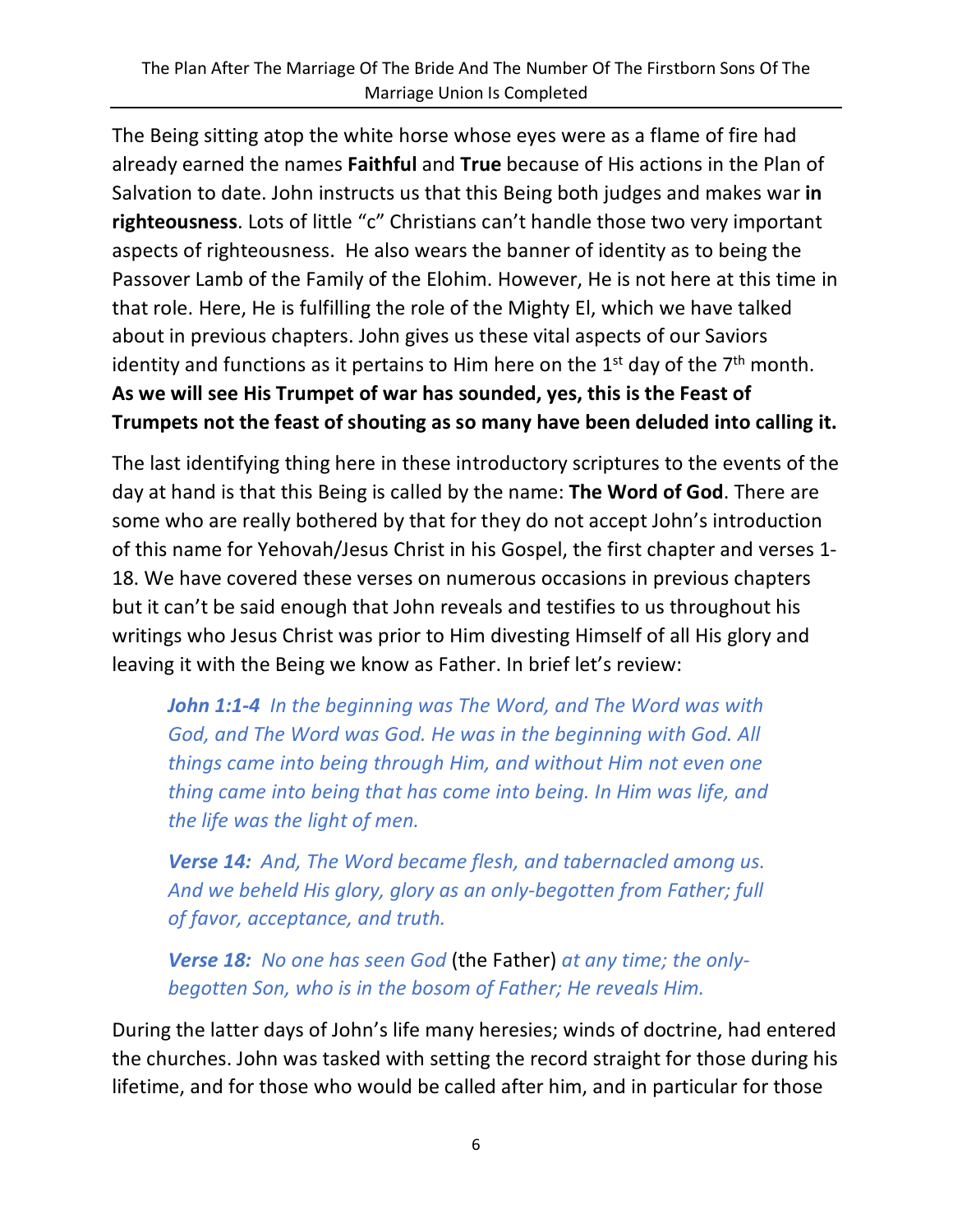of us here at the end of the age. **The great push to conclude the number of the Bride is in full swing right now, folks.** John has given us so much instruction about who was the God of the FMC times that we are without excuse in not being able to identify our Savior/Husband at all times. By doing so we can enter into a complete, one-on-one relationship with Him. So many today think they know who is who in scripture as pertaining to the Elohim, but they have it all screwed up! It certainly appears that only the faithful members of the Bride will have this correct in all its simplicity. We have brothers and sisters who condemn us for not calling Jesus by His "only" name. That would be some form of Hebrew, yet He tells us clearly here He has a name which no flesh and blood creature knows. Our Savior has many names and titles. We know Him by them all except this one mentioned here in Revelation and in fact use them all often in recognition of all that He stands for.

We now move on to **Revelation 19:14** where John identifies who is with Jesus Christ at His return on the Feast of Trumpets.

## *Revelation 19:14 And the armies in Heaven followed Him on white horses, being dressed in fine linen, white and pure.*

Once again John is setting the record straight here. He is identifying the Bride of Christ/Messiah, the Eternal Helpmate in the Household of Father. In identifying this army of 144,000 who are married to the Lamb who is also Mighty El, John leaves us lots of scriptures to prove the identity.

*Revelation 19:7-8 Let us rejoice and let us be glad, and we will give glory to Him, because the marriage of the Lamb has come, and His wife had made herself ready. And it was granted to her that she be clothed in fine linen, pure and bright; for the fine linen is the righteous acts of the Saints.*

**John makes it quite clear that the marriage had taken place before the Bride accompanied Jesus Christ/The Word/Yehovah during the reality of the Feast of Trumpets.** As we have demonstrated from scripture in multiple chapters that the Biblical pattern of the Marriage taking place is during the reality of the day, we call the Feast of Pentecost. The Bride (the 144,000 Saints who qualified for that function in the Household) shares in the righteousness of her Husband for they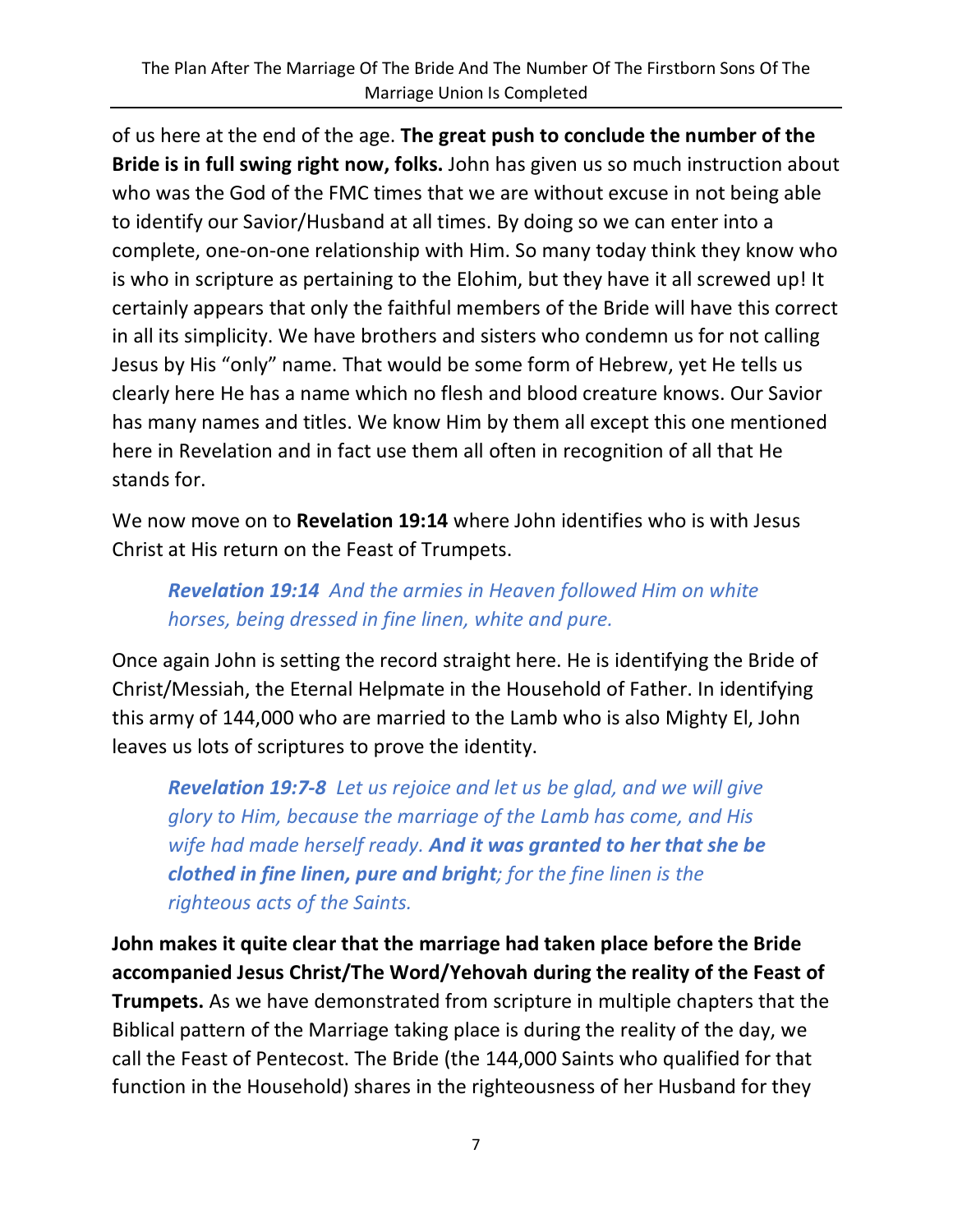are One. They have entered into the Oneness of the Elohim! That initial phase of the Plan has been completed by the timing of the reality of the Feast of Trumpets. John further confirms this to be the case in:

*Revelation 17:14 These will make war with the Lamb, and the Lamb will overcome them, because He is Lord of lords and King of kings, and the ones with Him are the called and chosen* (elect) *and faithful ones.*

Jude confirms this as well

*Jude 14-15: And the 7th from Adam, Enoch, also prophesied to these men saying, behold, Yehovah comes with ten thousands of His Saints, to execute judgment against all, and to rebuke all who are ungodly among them of all their ungodly ways, and of all the harsh things which ungodly sinners have spoken against Him.*

In **Zechariah 14** we are given a lengthy account of the happenings of this day. In verse 5 we are instructed that:

*Zechariah 14:5 They shall flee through My mountain valley* (the one He just created for their escape) *for the mountain valley will reach Azal. Yes, you shall flee as you fled from the earthquake in the days of Uzziah king of Judah. Thus, Yehovah my Elohim will come, and all His Saints with Him.*

**The lineup of witnesses testifying to these two entities who will appear in the sky on the Day of the Feast of Trumpets is without denial**. However, there are many who trample all over the Word of God with their wild winds of doctrine. But let's continue on with John here in Revelation 19 and confirm the purpose for Christ and His Bride appearing on white horses on this day.

*Revelation 19:15-16 And out of His mouth goes forth a sharp sword, that with it He might smite the nations. And He will shepherd them with an unbreakable staff. And He treads the winepress of the wine of the anger and the wrath of Almighty God. And He has on His garment and on His thigh a name having been written: King of kings and Lord of lords.*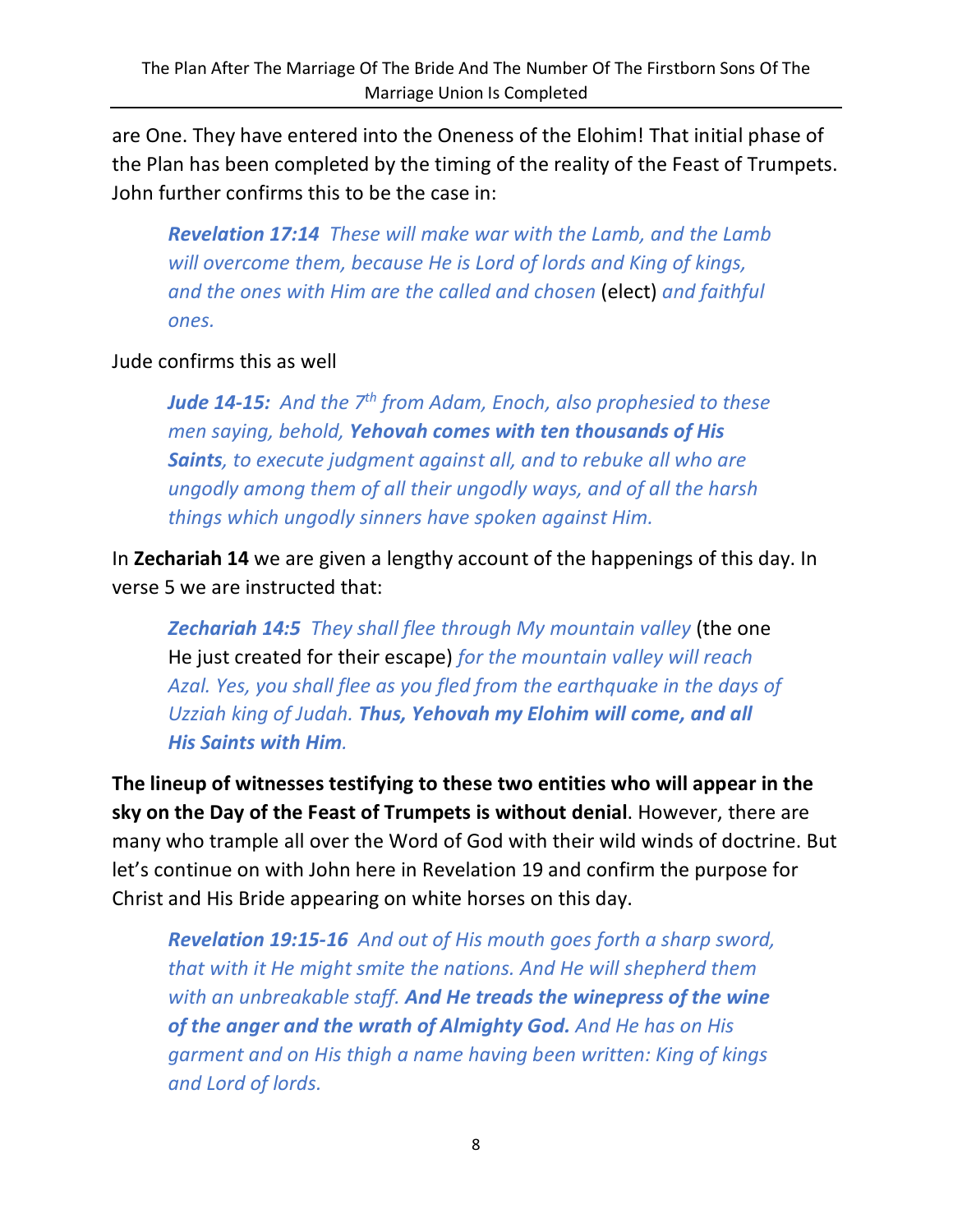Once again, we are instructed about another name He has. The Greek is correctly translated here, it is one of His names. Here He is judging those who have murdered the Saints. John brought this up in **Revelation 6**:

*Revelation 6:9-11 When He opened the 5th seal I saw under the altar the souls of those who had been slain for the Word of God, and for the testimony which they held. And they cried with a loud voice saying, how long O Lord, Holy and True, until You judge and avenge our blood on those who dwell on the earth? And a white robe was given to each of them; and it was said to them that they should rest for a little while longer, until both the number of their fellow slaves* (category 1)*, and of their brethren* (category 2)*, those who were about to be killed even as they, is fulfilled.*

Here in chapter 19 is the reality of the request above. He is judging and passing sentence on those who had murdered The Bride and the "Rest of the Seed" whom we recognize by name and by definition as: The Many. Time is up in the Plan on this day for all the ungodly sinners who assemble against Him and the Bride. **This defeat and judgment is so thorough, that John is inspired to equate it to grapes being crushed in a winepress.** The timing of this as it relates to the harvests in Israel is amazing. We have seen the pattern of the barley being harvested first, then the wheat being second. Those two grain harvests had to take place before the summer fruits are harvested which are summed up and represented by the **grape harvest**. The completion of the wheat harvest of The Many is in sequence in **Revelation 14:12-16**. He then gives us an account of the next harvest after it in verses 18-20:

*Revelation 14:18-20 And another angel went forth out of the altar having authority over fire. And he spoke with a great cry to the one having the sharp sickle saying, send your sharp sickle and gather the clusters of the vine of the earth* (the wild vine of all the worlds governments linked together through the vine of Satan) *because its grapes are ripened. And the angel thrust his sickle into the earth and gathered the vine of the earth, and threw it into the winepress of the great anger of God. And the winepress was trodden outside the city,*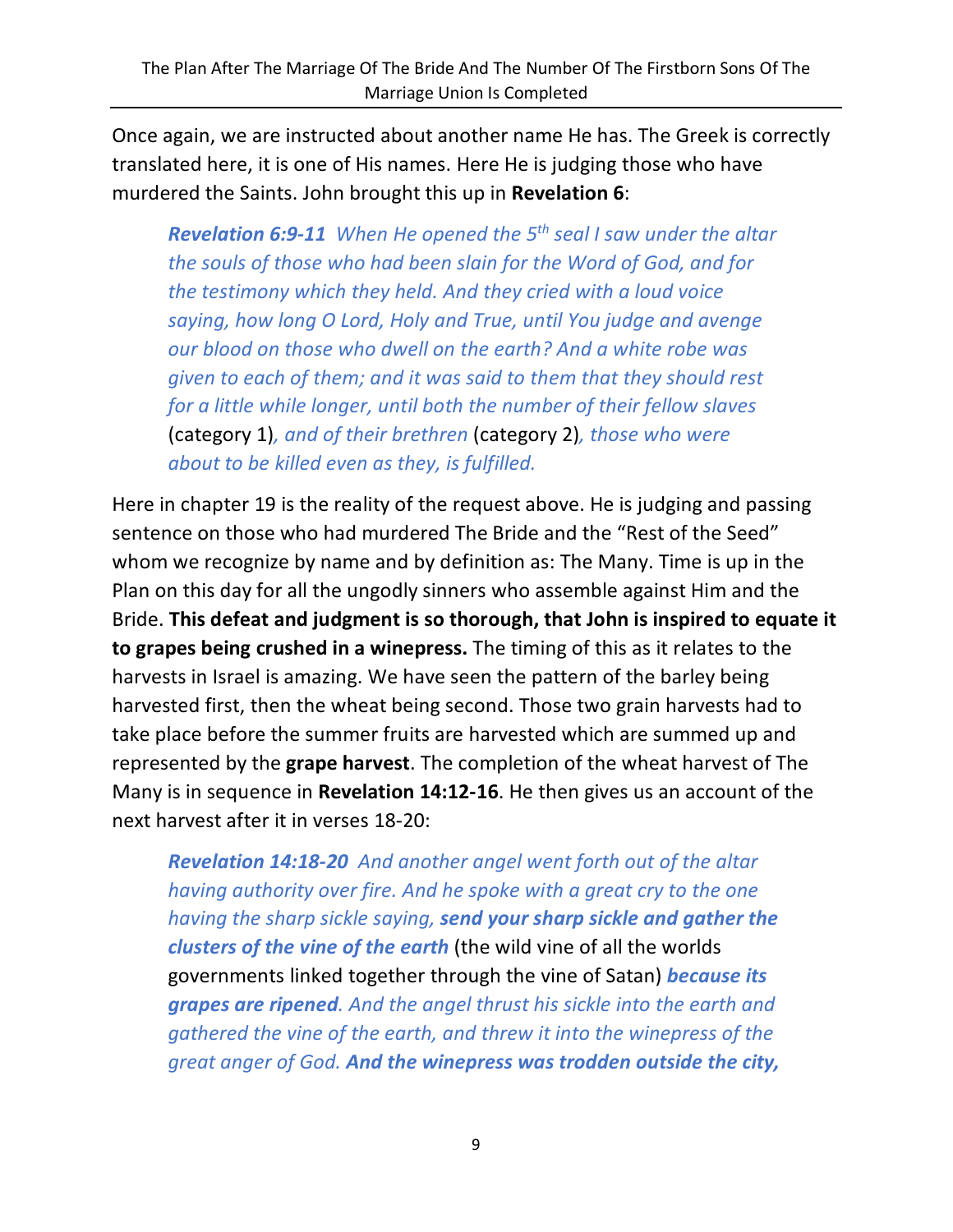*and blood went out of the winepress as far as the bridles of the horses, for a thousand six hundred stadia.*

The pattern of this day is so very simple to follow. Look how Joel instructs and confirms the pattern about it in chapter 3.

*Joel 3:11-13 Gather yourselves and come all you nations, gather yourselves together all around. O Yehovah, bring down Your mighty ones* (the Bride)*. Let the nations be awakened and come up to the valley of Jehoshaphat. For there I will sit to judge all nations all around. Put in the sickle for the harvest is ripe. Come, go down, for the press is full,* (the angel gathered them to one location) *the vats overflow; for their wickedness is great. Multitudes, multitudes in the Valley of Decision! For the day of Yehovah is near in the Valley of Decision.*

John continues to describe events of the day.

*Revelation 19:17-21 And I saw an angel standing in the sun. And he cried with a loud voice saying to all the birds flying in mid-heaven, come and gather together to the supper of the great God, that you may eat flesh of kings, and flesh of commanders, and flesh of strong ones, and flesh of horses, and the ones sitting on them, and flesh of all, both freemen and slaves, even the small and great. And I saw the Beast and the kings of the earth and their armies being assembled to make war* (clusters being gathered to the winepress) *with the One sitting on the horse, and with His army. And the Beast was seized along with the False Prophet who had done signs before it, by which he deceived those having received the mark of the Beast, and those worshipping its image. The two were thrown into the Lake of Fire burning with brimstone. And the rest were killed with the sword of the One sitting on the horse, it having gone out of His mouth. And all the birds were filled from their flesh.*

Lots here, folks! The Beast and the False Prophet were thrown directly into the Lake of Fire and consumed. **That means they had committed the unpardonable sin and there was no hope of repentance in them.** They were completely aware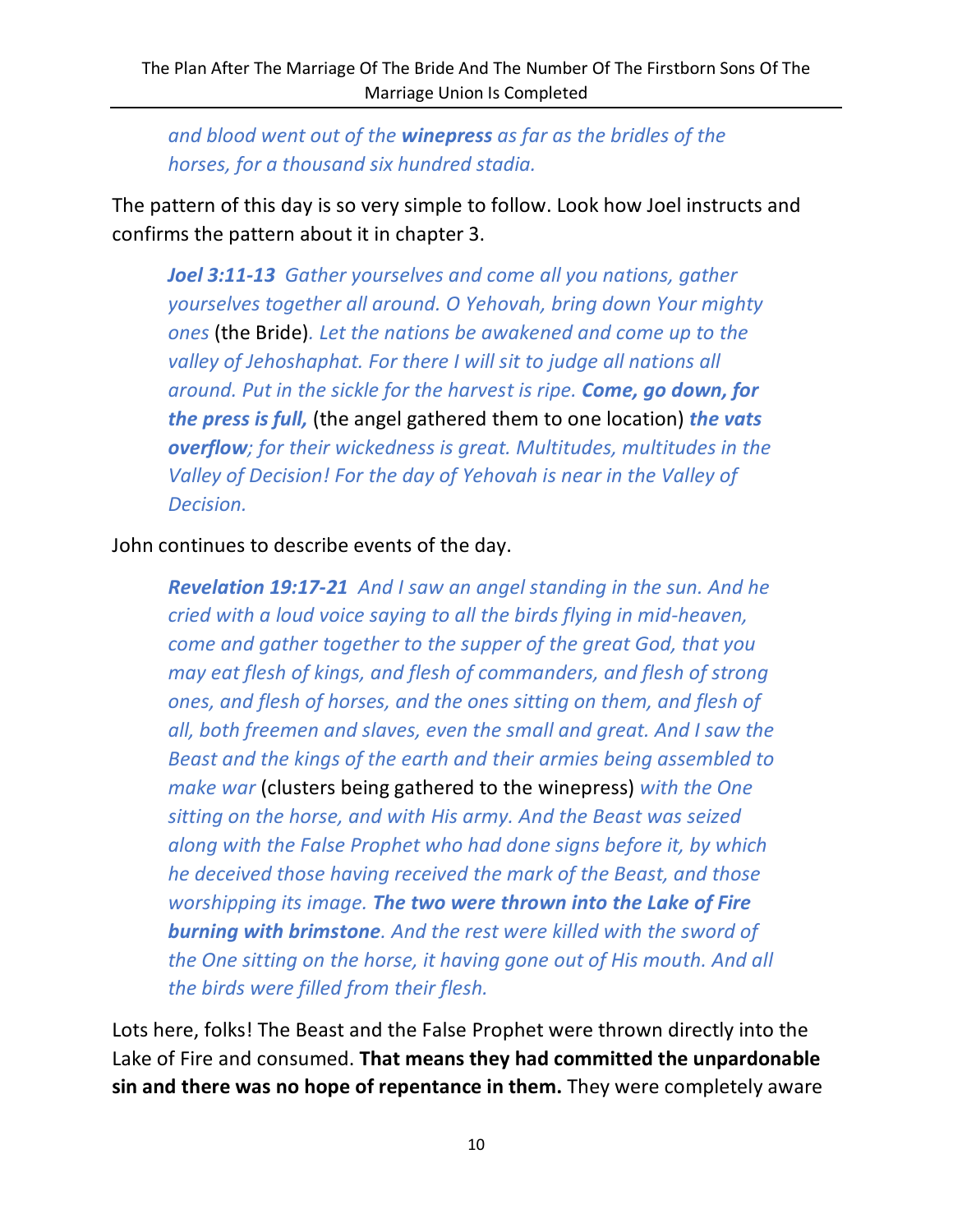of their actions and carried through with them anyway, thus the second death awaits them on this day when it comes in its reality. **This also correctly instructs us that the Lake of Fire is up and running on the Feast of Trumpets.** As patient and merciful as the Elohim are, there comes a time when They will be forced to extinguish the existence of men and spirit beings who have a seared conscience. The Elohim undertake a lot of activities on this day, from creating living waters to flow to the eastern sea and the western sea from Jerusalem, to leveling a lot of the land so it is a plain suited for agriculture and such. **Ezekiel 14** gives us a good account of some of them, as do other authors/scribes recorded in the Bible. However, They once again extend mercy to all the deceived who have come against Christ and His Bride this day. They are given a very quick death and will await the General Resurrection to sort out if there will be a repenting mindset in any of them individually.

*Zechariah 14:12 And this shall be a plague with which Yehovah will strike all the peoples who fought against Jerusalem. Their flesh shall rot while they stand on their feet; and their eyes shall rot in their sockets; and their tongues shall rot in their mouths.*

This day which we call the Feast of Trumpets is a direct turning point in the lives of mankind and the ways in which mankind has functioned. **It is the beginning of the Month of Completion to the Plan of Salvation for mankind.** On this day the Bride makes her debut for all mankind to see. She has assumed the functions of the Wife/Eternal Helpmate in the Household of the Elohim. All the responsibilities she had trained for will now be undertaken in their spiritual realities. Her authority is set for the duration of the Plan, and thereafter. **This is what we have been called to at this time by Father.** Nothing less is hoped for us! There will be a tremendous amount of work at hand from this day forward for the Bride to complete in her functions. We will be addressing some of that workload as we move onto the other appointed times of meeting for rehearsal, or feast days, in the 7<sup>th</sup> month.

Next, we move into John's description of what is the most important aspect of the Feast Day of Atonement. **This is what he wants us to know about that day. What he delivers to us here at the end of the age is a gift of vital truth and importance to the Body of Christ.**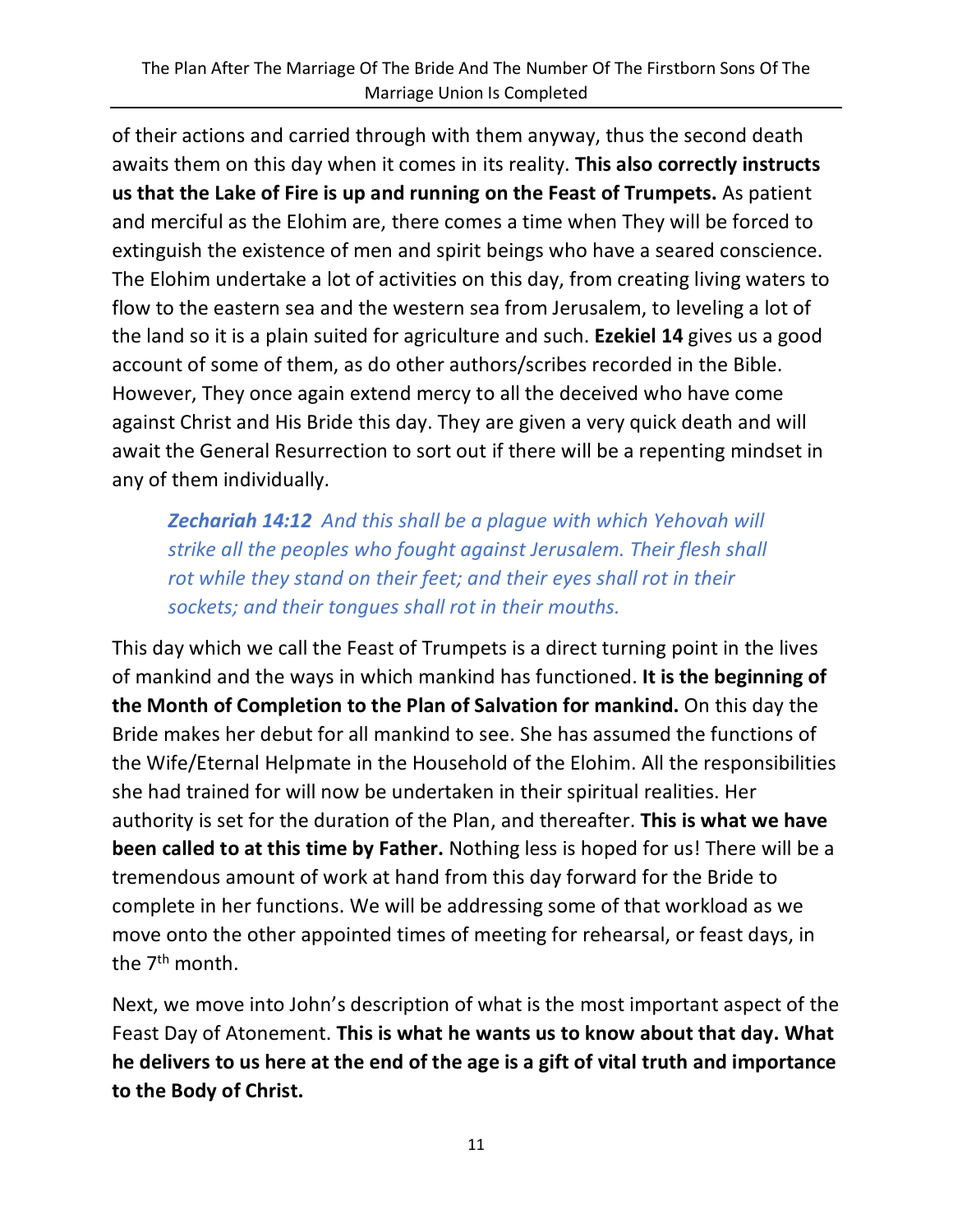#### Why?

Because there are some who would try to convince us that the second goat on this day, the azazel goat, is actually representative of our Savior/Husband. **That is a filthy, vile, and obscene wind of doctrine originating in the mind of our adversary Satan the devil**. Azazel means; completely removed. The description of the events in Leviticus 16 clearly instruct us that this is the goat which was rejected to be the sin offering. In particular the sin offering which would cover all the sins of Native Israel. **On the other hand, the azazel/completely removed goat is identified as being the origin of all sins** after the blood of the holy and unblemished goat cleansed the people. Thus, Native Israel had been atoned for prior to the completely removed goat is being singled out as the origin of all sin and receive its imprisonment. This rejected goat that is led away by a strong man, to an uninhabitable location, where it will have no hope of contact with any other being is representative of Satan being led away and confined for 1,000 years by a mighty angel.

The lunacy of stating this completely removed goat represents our Savior/Husband is insane and could only be acceptable to one devoid of the spirit of God. **These folks have no relationship with Christ, for they can't even identify Him in all His glory at the timing of the reality of the Day of Atonement.** That rehearsal follows the Feast of Trumpets which we just discussed above. Here we have the King of kings, and Lord of lords and the High Priest of the spiritual Order of Melchizedec sitting on His throne with His Bride at His right side. **And we are to believe that the spiritual reality of this Day of Atonement has Him being dragged off to a place in which He will have no contact with any other being? That is stunningly stupid to even consider such a blasphemy!**

The Elohim had a good idea of the way things would be going here at the end of the age so They made sure Their last surviving apostle from the 12, would set the record straight for all to see in his Book of Revelation.

*Revelation 20:1-3 And I saw an angel coming down out of heaven, having a key to the abyss, and a great chain on his hand. And he laid hold of the dragon, the old serpent who is the Devil and Satan, and bound him for 1,000 years, and threw him into the abyss and sealed it over him. So that he should not still lead astray nations until the*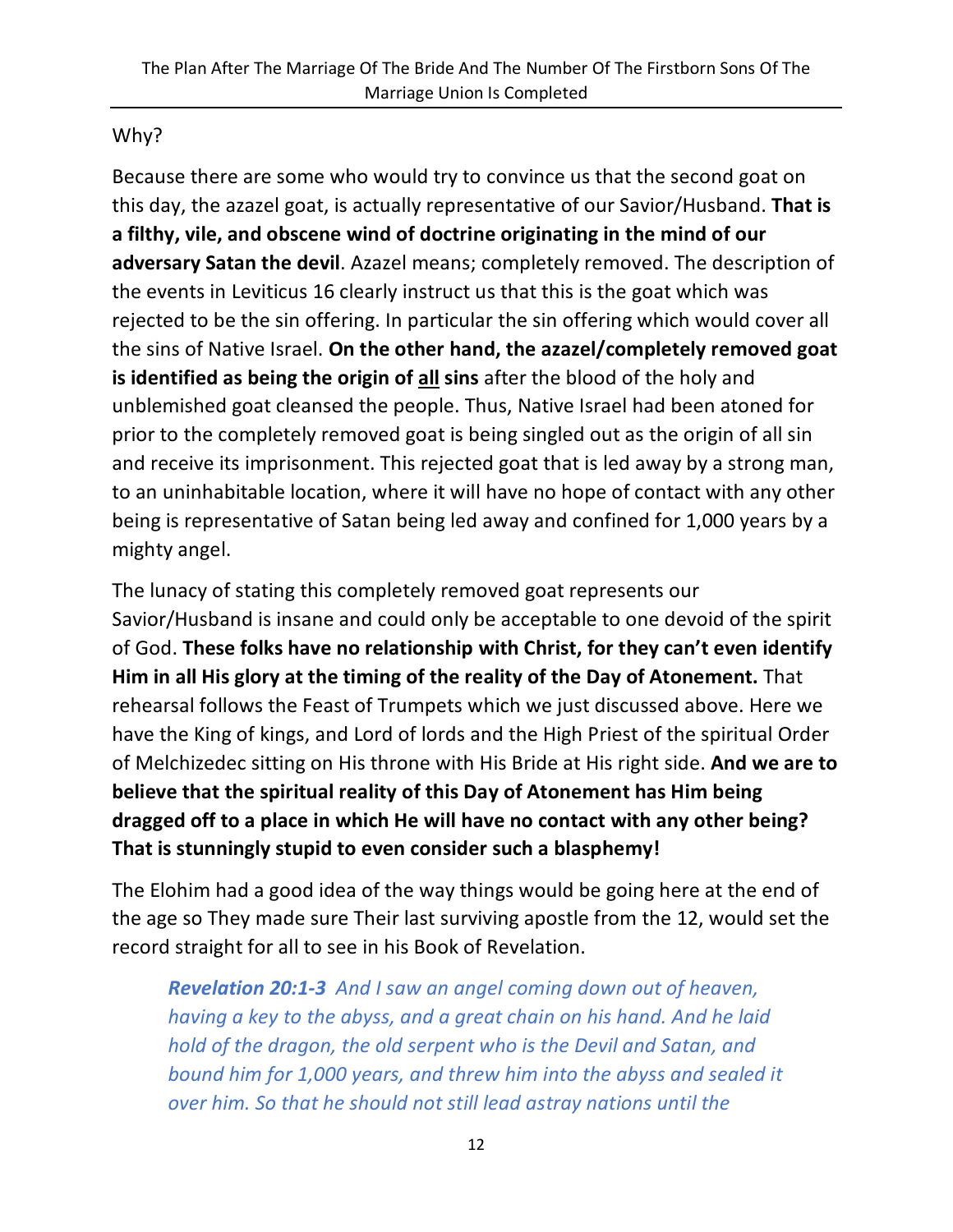# *1,000 years are fulfilled. And after these things he must be set loose a short time.*

Why must he be released for a short time afterwards? **To test the Gentile Nations** as we will see during the first part of the timeline represented by the 8<sup>th</sup> Day, the Last Great Day as many refer to it.

**The heretics who claim that this second goat, the Azazel goat, of the Day of Atonement is Christ/Messiah, are not a part of the qualifying Bride**. It does not matter how many doctrines and actions they mimic as the Bride does. Satan and his minions appear to be angels of light, so no big surprise. Why do I say that? **Because they can't tell the difference between our Savior/Husband and the deceiving devil Satan.** This "angel of light" has completely deluded them and turned them unto himself. Of course, that is part of the lesson of the day as well. Yehovah had to pick the goat which was worthy as a sin offering without blemish Himself by the use of the two straws being drawn. It was not left up to Aaron to decide, because this is the reality that Satan has deceived the whole world as to his true nature and accountability. At this time there are "teachers" instructing those called by Father that the filthy second goat which had all the sins placed on it **as the originator of sin** after Native Israel was cleansed and received the atonement to cover them so they were released from paying the penalty themselves is emblematic and representative of the Lamb of God, our Savior/Husband at work.

To even suggest that the second goat, the Azazel goat, is Christ, is to acknowledge before all that they do not have an intimate one-on-one relationship with Him. It also demonstrates a deep ignorance of what constitutes a **sin offering** and the pattern of its application in the Plan of Salvation. **If the candidate to be a sin offering does not die, shedding its blood, it is not a sin offering, period. Leviticus 4:1-35 and 6:24-30** give us the very simple and clear criteria surrounding it. As ignorant as it is to scriptural authority on sacrifices, the teachers of "the second goat is Christ" insist it too is a sin offering, when in fact, that goat does not shed its blood in death, **for it is being singled out as the author of sin and completely removed for 1,000 years.** 

**Leviticus 16:1-34** gives us the thorough account of the physical rehearsal of this day when combined with **Leviticus 23:26-32**. The spiritual reality of it all is so very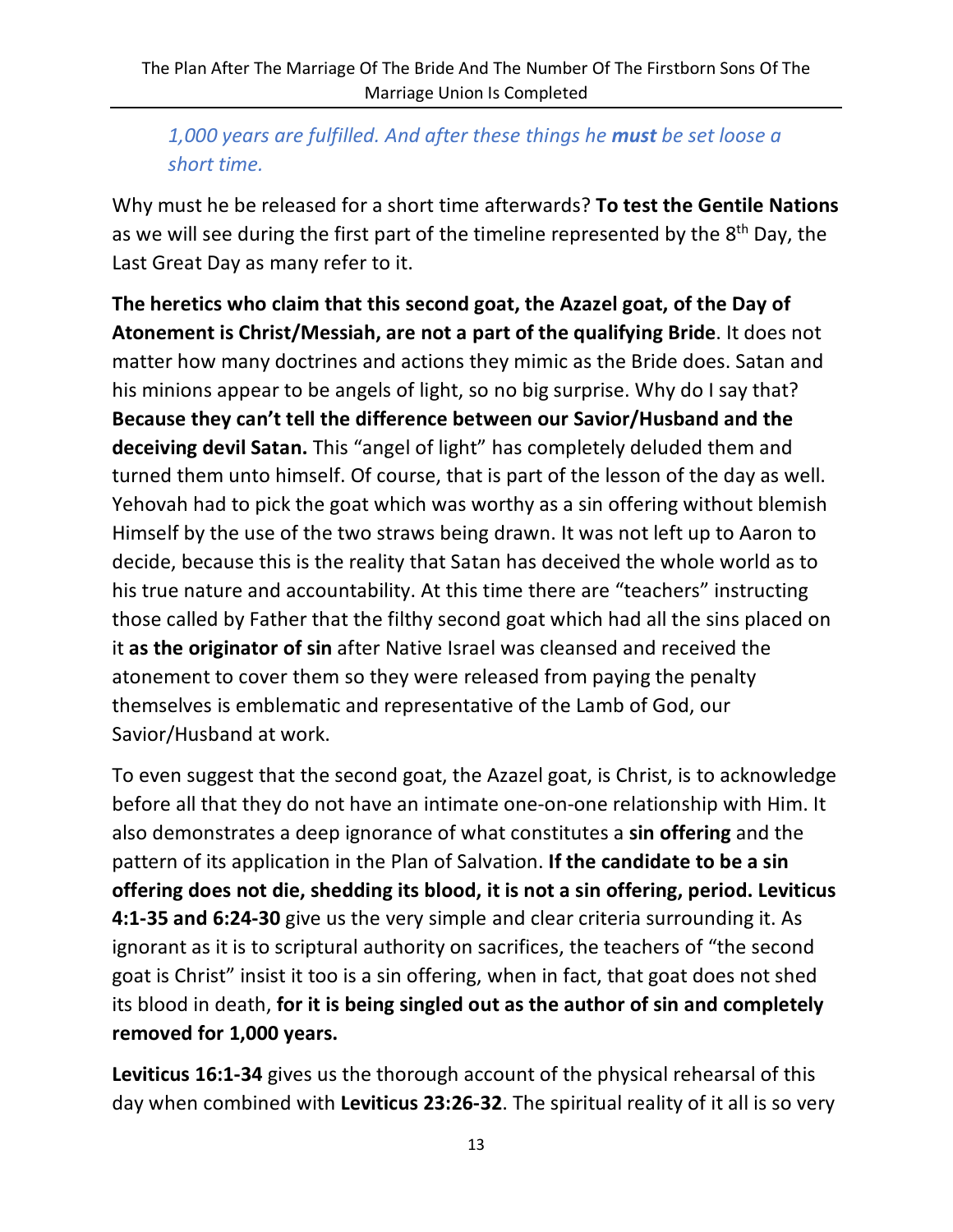simple to grasp if we stick to the patterns and the laws. We have an article entitled "*Atonement: A day of Separation. Only one goat represents Christ/Messiah's activities of this day."* You can read it at your leisure on the web site or download your own copy at: Abibofgod.com

It was after watching brethren devour and internalize this filthy unclean spiritual food that I finally decided it was necessary to put together a lengthy study on the Plan of Salvation with all its sequential timelines and its Biblical patterns throughout. **When we understand those things, it is very difficult for our adversary, the "angel of light," and his minions, to turn us from the truth**. There are some other very important aspects to this day besides the truth about the 2 goats. One is fasting. Another is that this day is **the physical Jubilee** for Native Israel. Yet another aspect is that it's a day of separation encoded in creation as well as in scripture so we are without excuse.

**Fasting is such an easy understanding applied to this day. Native Israel was to separate itself from internalizing the lies of Satan, the devil**. It is on this day that Native Israel will come to see the truth about rejecting the true Christ who was actually their Husband during the FMC times. **On this day they will no longer consume the filth of Satan! Fasting on this day is symbolic of that spiritual reality which is coming**. We likewise do the same, for we are called to Spiritual Israel, so it is a vital part of our keeping the rehearsal of this day in sincerity and truth. **Leviticus 23:29** warns us that anyone who is not afflicted on this day will be cut off from Israel. Not asking a lot of us, to fast for 24 hours is it? Maybe if those who oppose fasting on this day understood the equivalent spiritual reality it represented, they would not be so inclined to reject it as part of their rehearsal.

The separation from food coming from Satan and depicted by fasting, combined with it being Satan's day of separation from Native Israel as well, is so picturesque and poetic. **Satan will no longer be able to serve up his filthy unclean food**. John is emphasizing the importance of this and is recording it for our benefit. Do you remember the chart we covered back in Chapter 3 of this study? If not, please return to it for a quick review. You will find that this day is recorded in it as one of the 2 days of separation. The first occurs in the month of Abib on the 10<sup>th</sup> day. That is when the lamb (Christ) is separated from the flock to be kept without blemish with the family for the sacrifice of the  $14<sup>th</sup>$ . The other listing is in the  $7<sup>th</sup>$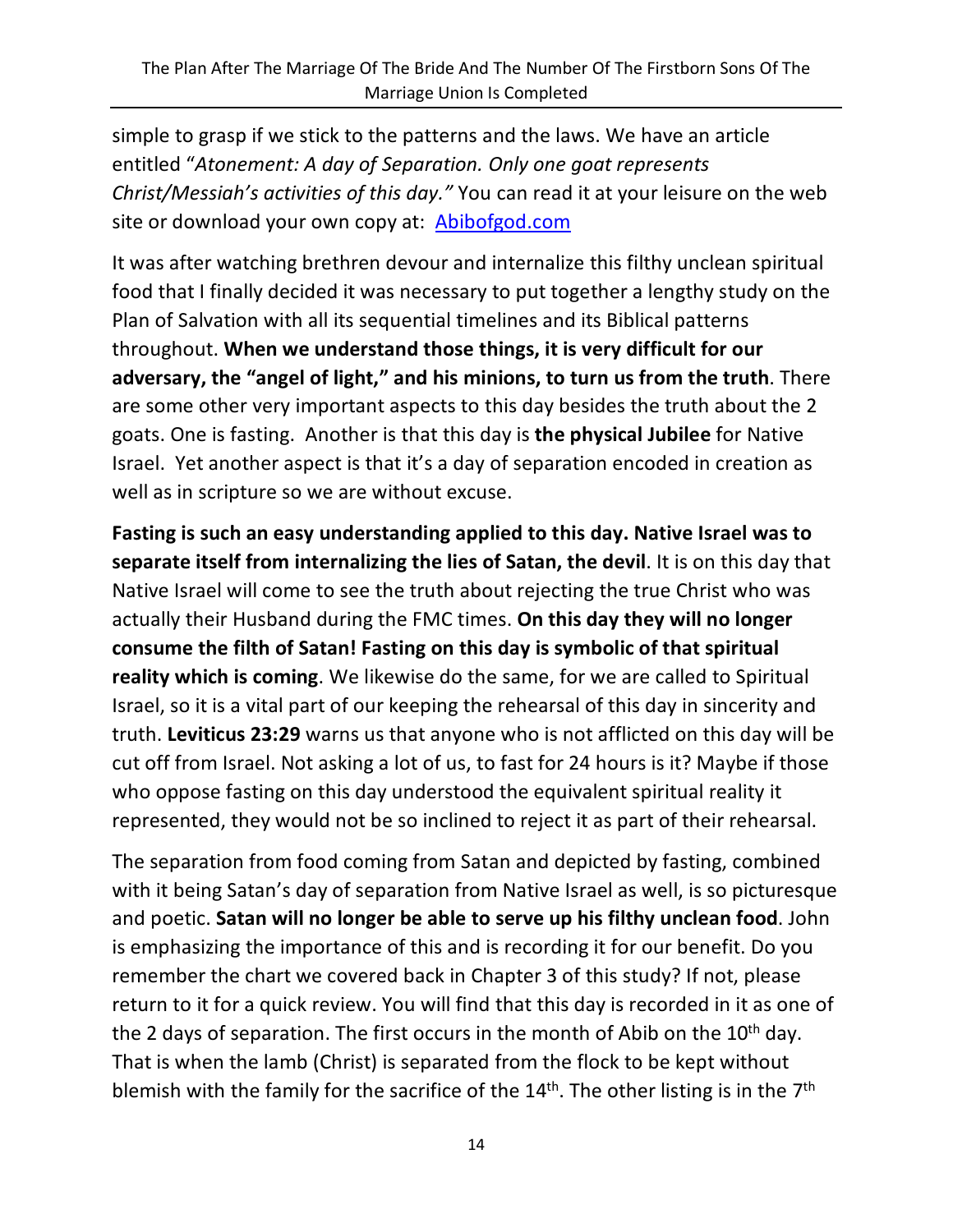month and on the 10<sup>th</sup> day. It is a day when Satan will be separated from the flock of Native Israel. He will be bound for 1,000 years (the two kids of the goats as sin offerings, one representing all things good and one representing all things evil). You can then view the relevance in the Life Cycle of a woman. On the 10<sup>th</sup> day of her cycle, the chromosome count of the developing egg is reduced by half, thus a day of separation. This is encoded in the Life Cycle just like the importance of days 15-21 are. Dear brethren, we are without excuse. Satan is separated from all on this day, but he will be loosed for a little while after the 1,000 years for a very defined purpose. One thousand years where no "winds of doctrine" are blowing around. What a masterpiece that will be!

**The amazing blessing of this separation results in the physical Jubilee for Native Israel. They will be returned to their rightful inheritance and from the bondage they had been in with Satan.** That is a time written about often in scripture. They will have the opportunity to repent of what they had done against the Elohim. It will be a time of humility and it will be a time of weeding out any further rebellion in Native Israel. They now will have access to the Promised Land, but first we need to address the terms and conditions of their inclusion. **Ezekiel 20 and the Second Exodus.**

*Ezekiel 20:33-39 As I live says Adonay Yehovih, surely with a mighty hand, with an outstretched arm, and with fury poured out, I will reign over you. And I will bring you out from the peoples and gather you from the countries in which you are scattered among them; with a mighty hand, and an outstretched arm, and with fury poured out. And I will bring you into a wilderness of the peoples* (not into the Promised Land yet)*; and I will be judging you there, face to face. Just as I was judging your fathers in the wilderness of the land of Egypt, so I will be judging you declares Adonay Yehovih. And I will cause you to pass under the rod, and I will bring you into the bond of a Covenant.* (The Covenant with Abraham to give him descendants as the sand of the sea and for them to dwell in the Promised Land not the Marriage Covenant) *And I will purge from among you the rebels and the transgressors against Me. I will bring them out of the land where they sojourn* (the rebels and transgressors)*. But! They shall*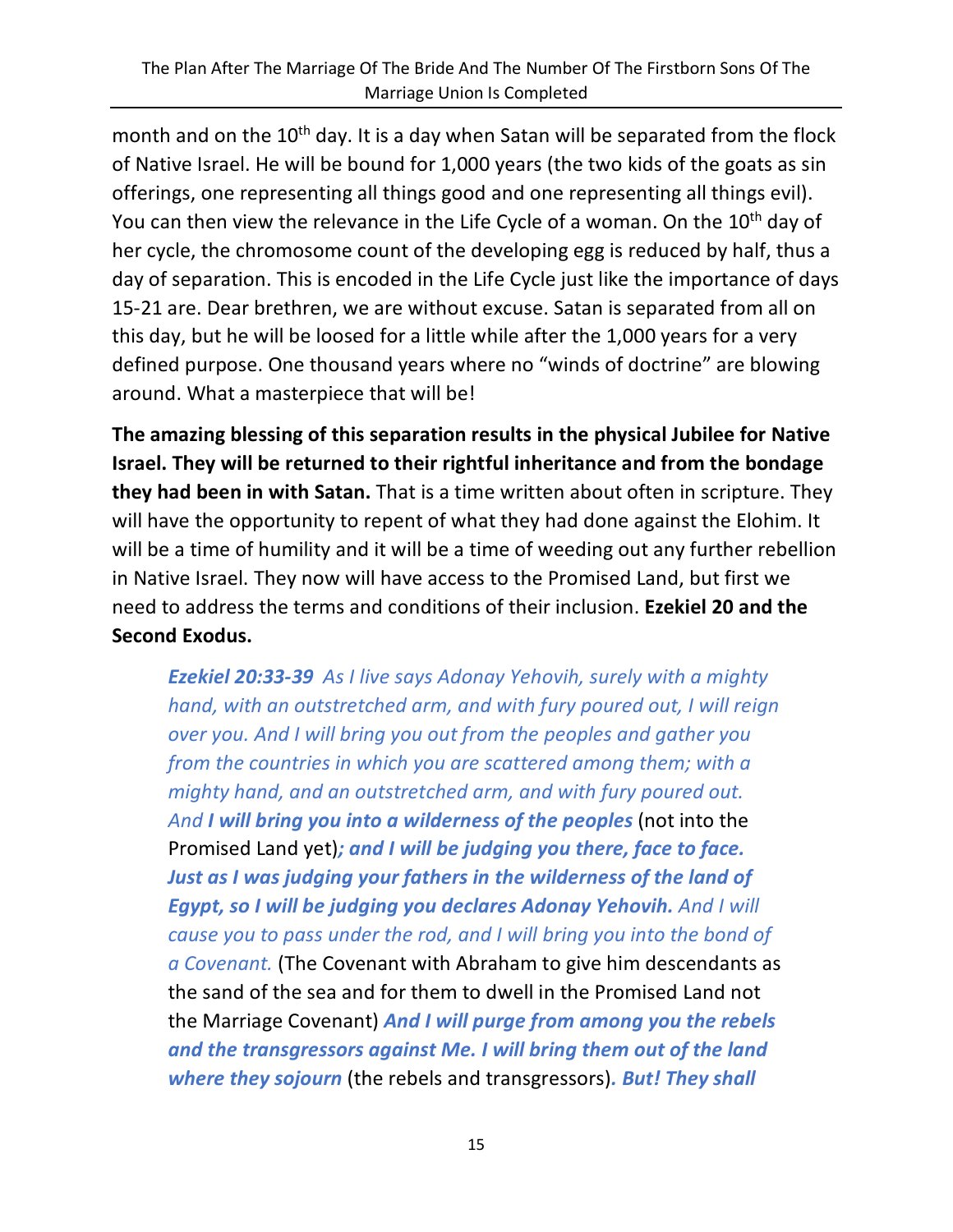## *not enter into the Land of Israel. Then you shall know that I am Yehovah…"*

Yes brethren, there will be a **Second Exodus** and **it will** follow the patterns of the first one, for it has not happened yet despite the stupid prognostications of many of the Evangelic types. None of those descendants of Israel know who they are. Adonay Yehovih, the Being we know as Yehovah/The Word/Jesus Christ, will ensure that every one of them who are alive will be brought out to a place where they will be instructed as to who they actually are. **They will then be given a time period to see if they will be submissive to the terms and conditions required prior to them being brought into the inheritance of the Promised Land**. Many have asked; what takes place in the timeline between the Feast of Trumpets and Atonement and between Atonement and the Feast of Tabernacles? The fact that there are days between each suggests to us that things are going on, preparations for the eventuality of the next feast day to come. Everything must be done decently and in order. What is important is that we completely understand that Jesus Christ is the same yesterday (FMC), today (SMC), and forever (The Kingdom). **He will continue to work with Native Israel in all His mercy but also in all His judgment. No longer will He tolerate rebellious behavior.** He is in His function of preparing the Kingdom for turnover to His Father and our Father. So before Native Israel is restored to their rightful place as the Head of the Nations, and has their inheritance restored and the Promise completed, the rebels and the transgressors will be removed. Thus, this probably takes place prior to the Day of Atonement which is kept in one of its facets as the jubilee day and thus a return to their inheritance. Only then will Native Israel occupy the Land of Promise. It will be a time of unprecedented peace.

Now, we are ready to move forward with the Feast of Tabernacles/Ingathering in the timeline of the Plan of Salvation. We will hear from John what he sees as vitally important knowledge pertaining to that Annual Festival of Rehearsal. Then, we will look at some very important elements of it that have gone unnoticed by most everyone.

We are going to have a little fun in learning at this point in this Chapter. The NKJ version of what John has to say in **Revelation 20:4-6** follows: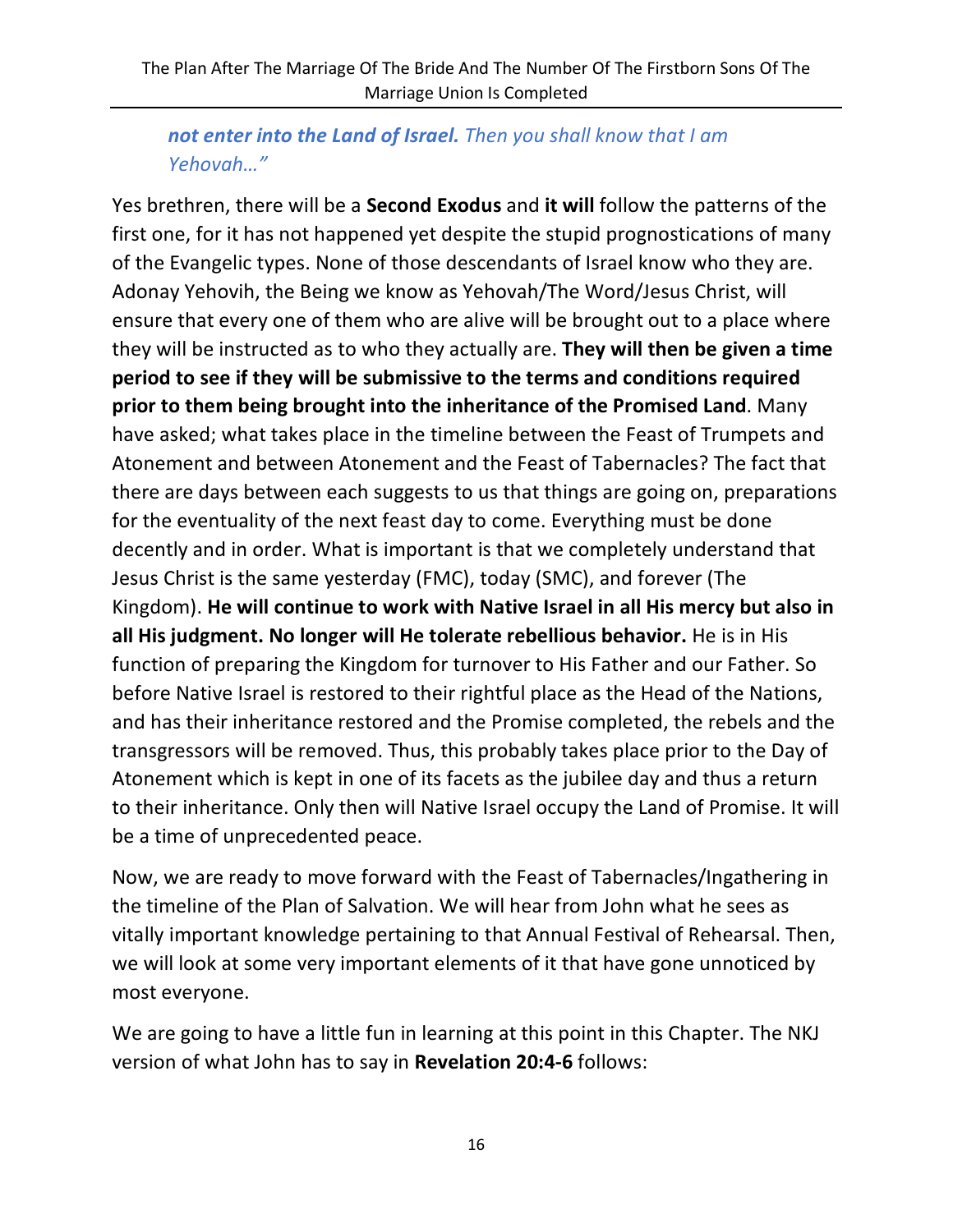*Revelation 20:4-6 And I saw thrones and they sat on them, and judgement was committed to them. And the souls of those who had been beheaded for their witness to Jesus and for the word of God, who had not worshipped the beast or his image, and had not received*  (the/his) *mark on their foreheads or on their hands. And they lived and reigned with Christ for a thousand years. But the rest of the dead did not live again until the thousand years were finished. This is the first resurrection. Blessed and holy is he who has part in the first resurrection. Over such, the second death has no power, but they shall be priests of God and of Christ, and shall reign with Him for one thousand years.*

Years ago, when I would read this translation which is almost identical to the rest of them, I would ponder on it saying that the only ones who are sitting on thrones and who had judgment committed to them had to have their heads cut off. It didn't make sense then, but I went along with the crowd on this one for some time. **But here we have John transferring incredibly vital information to us about the Bride and some of her functions during the millennium**. Yes, the very ones she had trained for in her physical life. Remember, this is 144,000 members of that body who are designated by that name and title. This translation led me to surmise if I did not lose my head from the axe, I would not be part of the Bride. I would think, that is not right, did David, Moses, Samuel, etc. lose their heads? Thus, in my translation skeptic mode I looked up "*beheaded*" here. As it turns out that is a bad translation. Knowing what we know about the pattern of the Bride, let's have fun looking at the key Greek words here in **Revelation 20:4-6** that have just been accepted by most. We will see how to the point and thorough John was in this message to us, the Bride.

### *Revelation 20:4-6 And I saw thrones, and they sat on them and judgment was given to them…*

Who is this "*they*" and "*them*" who sat on these thrones and to whom judgment was committed? The Greek word for both is *#846 Autos*. Bible Hub uses Strong's for the following easy to understand definition of it.

Autos: herself, himself, itself, he, she, it, same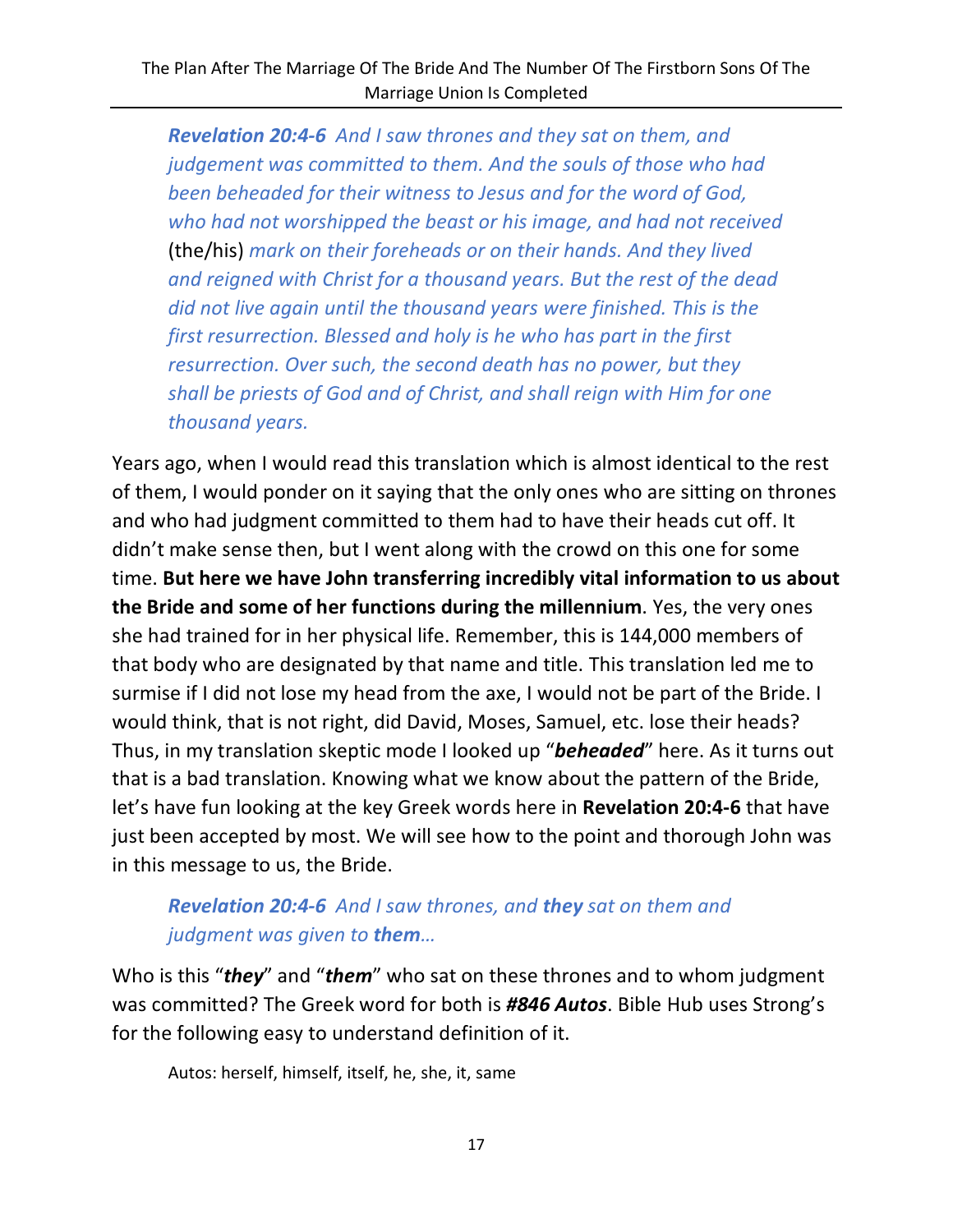From the particle au (perhaps akin to the base of aer through the idea of a baffling wind) (backward); the reflexive pronoun self, used (alone or in the comparative heautou**)** of the third person, and (with the proper personal pronoun) of the other persons -- her, it(-self), one, the other, (mine) own, said, (self-), the) same, ((him-, my-, thy-)self, (your-)selves, she, that, their(-s), them( selves), there (-at, - by, -in, -into, -of, -on, -with), they, (these) things, this (man), those, together, very, which. Compare hautou.

We have addressed this word in an earlier chapter. It can be used in a variety of applications. Please notice how: herself, himself, itself, he, she, it, same. We know this is talking about the Bride here and we know John knows that, so why would we accept the impersonal translations of **they** and **them**? It should be translated **she** and **her** reflecting that understanding.

Thus, it should read

*Revelation 20:4 And I saw thrones, and she sat on them and judgment was given/committed to her…*

This is just the start of the correct translation in context. Let's continue.

*Revelation 20:4 …And the souls of those who had been beheaded due to the witness of Jesus, and because of the word of God…*

Souls here is *#5590 psuche*. To avoid little "c" Christianity theology I usually use its defined meaning as **spirit** in contexts like this. **Now, for the translation of beheaded.** It is Strong's *#3990 pelekizo*. He says it is "*from a derivative of #4141 (meaning an axe): To chop off (the head) i.e.: truncate.*"

Vine's says of it *pelekizo* "*denotes "to cut with an axe*."

Strong's and Vine's disagree about the root of this word. Vine's says it comes from the Greek for axe. Strong's says it comes from *#4141*. Of that he says, "*apparently from #4111 (through the idea of flattening out): to pound i.e. (figuratively) to inflict with (calamity) smite*."

Regardless of what the root is for it the idea comes through loud and clear, it is talking about a death experience or close to death experience. **Taking the liberty with the Greek here to identify it as beheading is not correct**. In fact, it is not even biblically sound. Have some of the candidates called to be the Bride been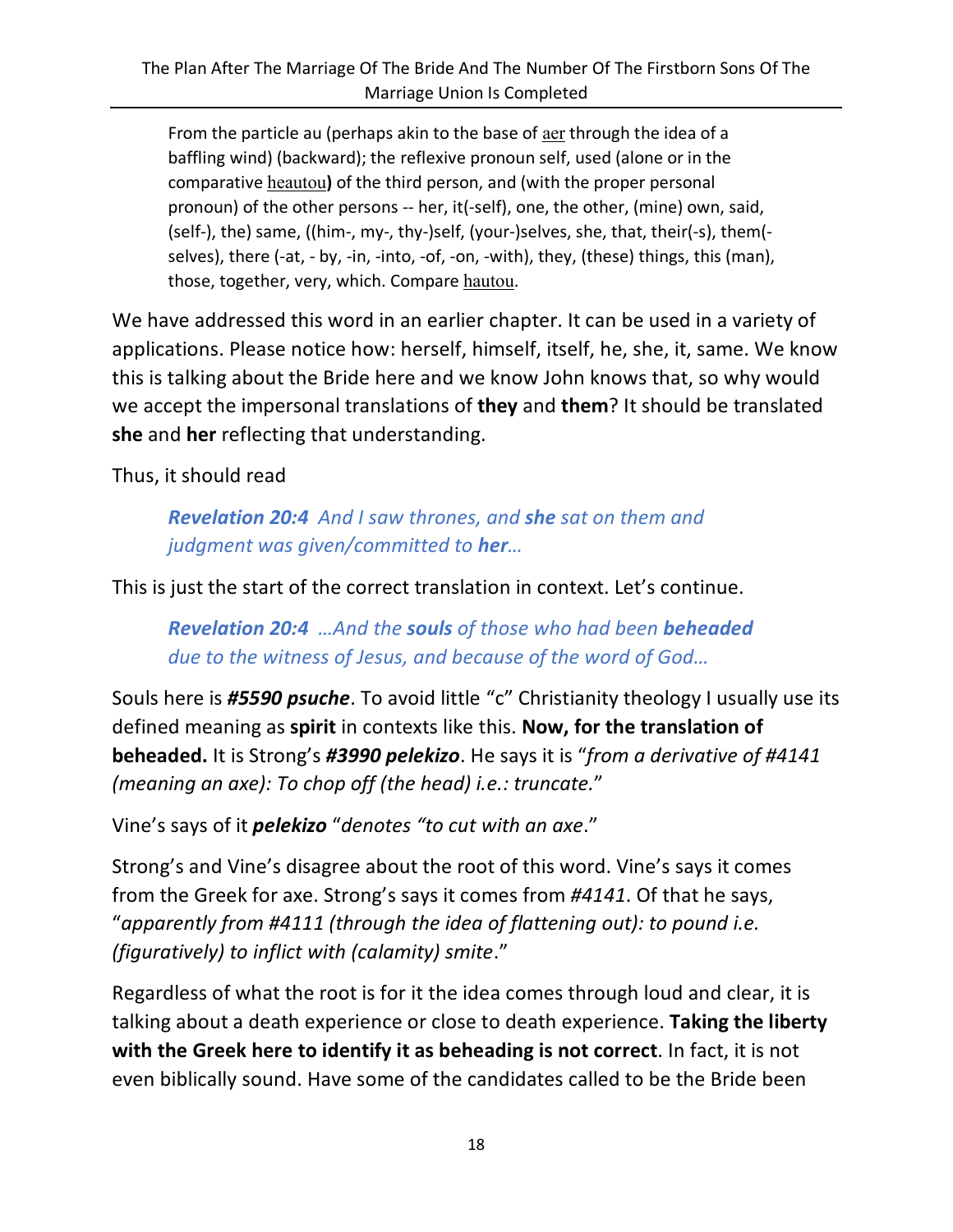killed with an axe? No doubt some probably have over the ages. But the vast majority have not had that happen. **In fact, being slain is not a pre-requisite for being the Bride. It is a pre-requisite that every candidate must be willing to lay down their life for the witness of Jesus which they give and for the word of God**. The majority who have qualified for the Brides function have not had to die for their testimony. Paul tells us that those left alive at the end of the age will be changed in the twinkling of an eye to spirit composition, but only after those who are dead in Christ rise first (**1 Thessalonians 4:13-18**). That is one of the astonishing events of the Feast of Pentecost. We normally use cut-off or murdered here instead of beheaded. Murdered actually fits the spirit and context of the pattern here accurately. Thus, it should read:

# *Revelation 20:4 …And the spirits of those having been murdered due to bearing witness (#3141 marturia*) *of Jesus and because of the word of God…*

John continues:

### *Revelation 20:4 and who did not worship the beast nor the image of it, and did not receive the mark on their forehead and on their hand…*

In both cases here; "**their**", is *#848 hautou*. In the definition above for autos we are instructed to look at this word as well for comparison. Strong's says of it "*contracted from #1438: self (in some oblique case or reflexive relation): her (own), (of) him (self), his (own), of it, thee, their (own), them (selves), they*."

It is very correct based on context here to insert "**her**" in both occurrences of this word in this sentence to give personal ownership of the events mentioned. Thus, we have:

# *Revelation 20:4 And who did not worship the beast nor the image of it, and did not receive the mark on her forehead and on her hand…*

Please keep in mind the Beast has been with us since the beginning. That is the dragon of old, Satan the devil. After he is thrown to the earth in defeat by Michael and his angels, Satan knows he has but a short time. He mounts an attack on the Body of Christ. The candidates who qualify to be the Bride at that time will be granted to escape him. But those who were not willing to lay down their lives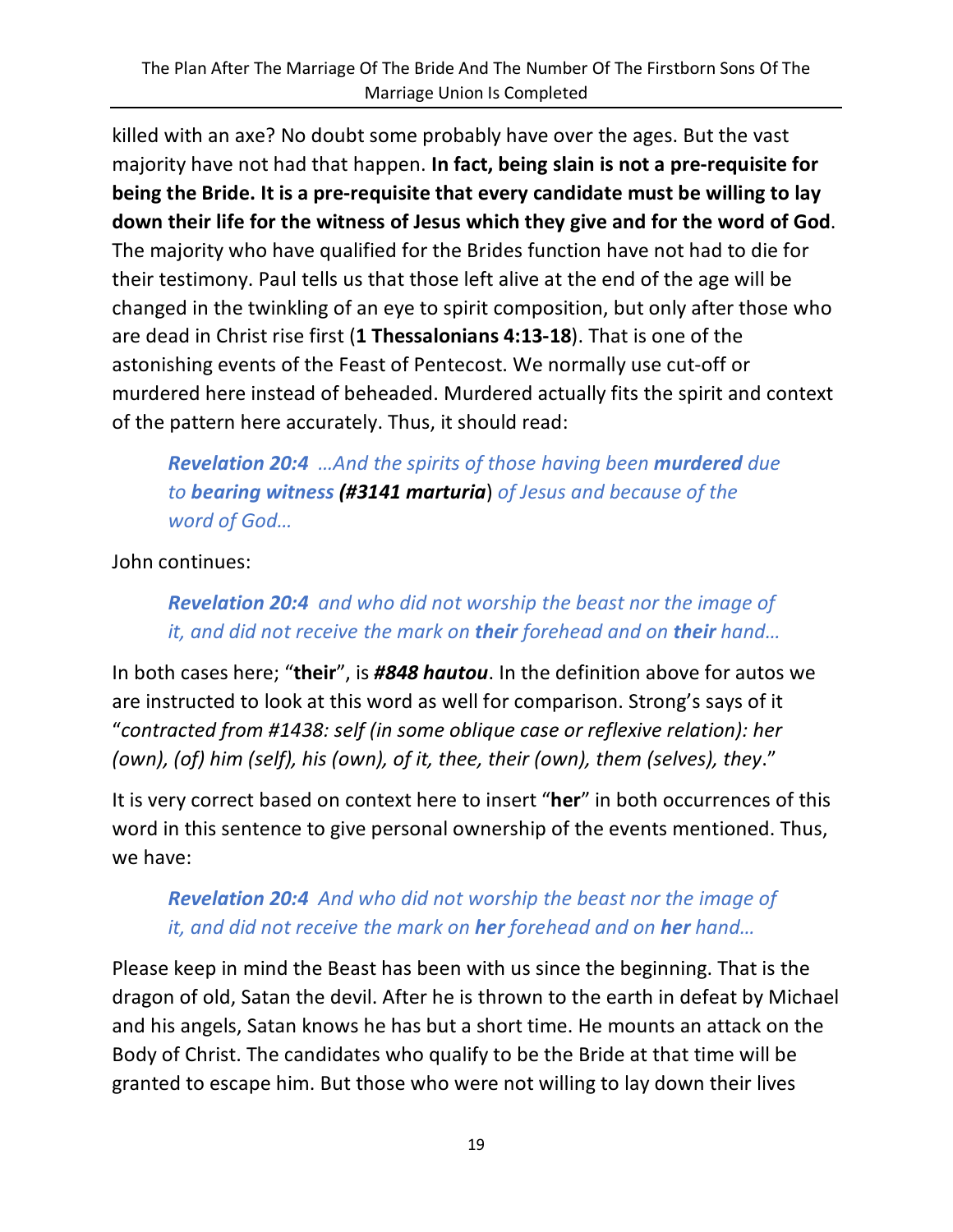even though they kept the commandments and had Jesus' testimony, are going to face the ultimate test. They will have to endure the wrath of Satan which is allowed to engulf the earth. That system when set up will not allow any commerce by anyone who does not have the identifying sign or mark of it on their forehead or on their hand. A system of worshipping the image of the beast will also be set up. It will be a time of trouble never seen before. We covered some of this in several chapters earlier. These brethren are designated as "*the rest of her seed*" in **Revelation 12:17**.

John continues:

*Revelation 20:4-5 …And they lived and reigned with Christ a thousand years. But the rest of the dead did not live again until the thousand years were ended.*

So, in scripture we have a clear description of the Bride who had prepared herself for these responsibilities while in the flesh prior to her crossing the threshold. Her wedding took place on Pentecost and she returned on Trumpets beside her Husband, Jesus Christ/The Word/Yehovah. The door was shut to the wedding then on Pentecost as Christ Himself tells us in the parable of the 10 virgins. **Matthew 25:1-13** contains the content of it. In verse 10 we read:

*Matthew 25:10 And while they went to buy* (those who are not totally committed to an intimate relationship, one-on-one with Him in all aspects) *the Bridegroom came, and those who were ready* (had made themselves ready through their one-on-one relationship with Him) *went in with Him to the wedding; and the door was shut.*

We have followed "The Many" through their pattern in scripture. It is easy to demonstrate that they are those who had done well but did not excel as to the requirements of the Bride's resume in **Proverbs 31:10-31**. They are also the ones called "The Rest of Her Seed." Now we are seeing another designation for them here from John. They are "The Rest of the Dead." John is not talking about the untold billions who will be resurrected in the General Resurrection. All those people will be the focus of a later Annual Festival Day Rehearsal. He is talking about many of those who had been called to the same purpose in the past of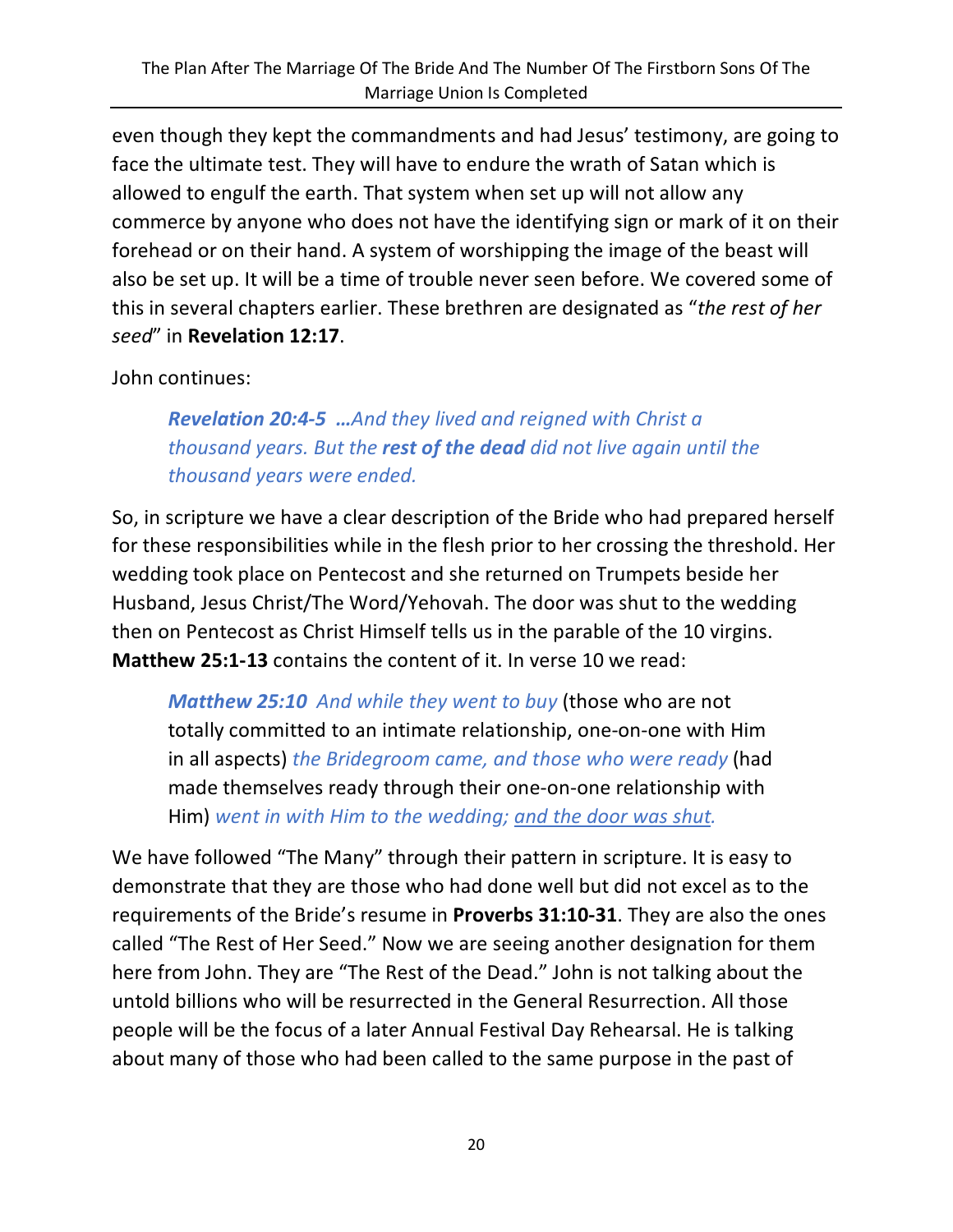qualifying to meet the threshold required to be the Bride in the Household of the Elohim.

The Greek word translated **rest** here is important to the context and its true understanding. It is *#3062 loipoy*. Strong's says of it; "*masculine plural of a derivative of #3007; remaining ones; other, what remained, remnant, residue, rest*." The word residue here can be likened to what is left after winnowing grain; the chaff.

*#3007 leipo is a prime verb; to leave, i.e. to fail or be absent: be destitute (wanting) lack.*" The 5 stupidly lazy virgins were destitute. They even cried out to Christ to open the door for them.

# *Matthew 25:11 Afterwards the other virgins came also saying, Lord, Lord, open to us!*

**The Greek here is saying that those who were lacking the full measure of their commitment to their calling will not be part of the First Resurrection of the Bride but will come after the 1,000 years are over**. This word also uses the male gender here. We talked about this to some extent in the previous chapter. Those who did well but did not excel, will be brought into the Family of the Elohim as firstborn sons of the union between the Bride and Christ. Here, you have John giving us detailed instructions of the timing of it. But we are not finished with the accurate translation record here. John continues:

#### *Revelation 20:5 …This is the first resurrection.*

People have argued and stumbled over this sentence for ages. Many "winds of doctrine" have arisen from it as it appears in context here. Let's make it very simple. The Greek word for **this** is *#3778*. There are 4 applicable renderings of it in Strong's. It is not *houtos* which is masculine plural, nor is it *houtoi* which is feminine singular, nor is it *hautai*, but *haute, which is feminine plural*. The acceptable translation here is **not** "*this or that*" because of the context. It is "**she**" once again. If it were referring to the "*rest of the dead*" it would have had to follow the masculine designation of loipoy, but it does not. It is talking about the Bride, so the proper translation is as follows:

*Revelation 20:5 She is the first resurrection.*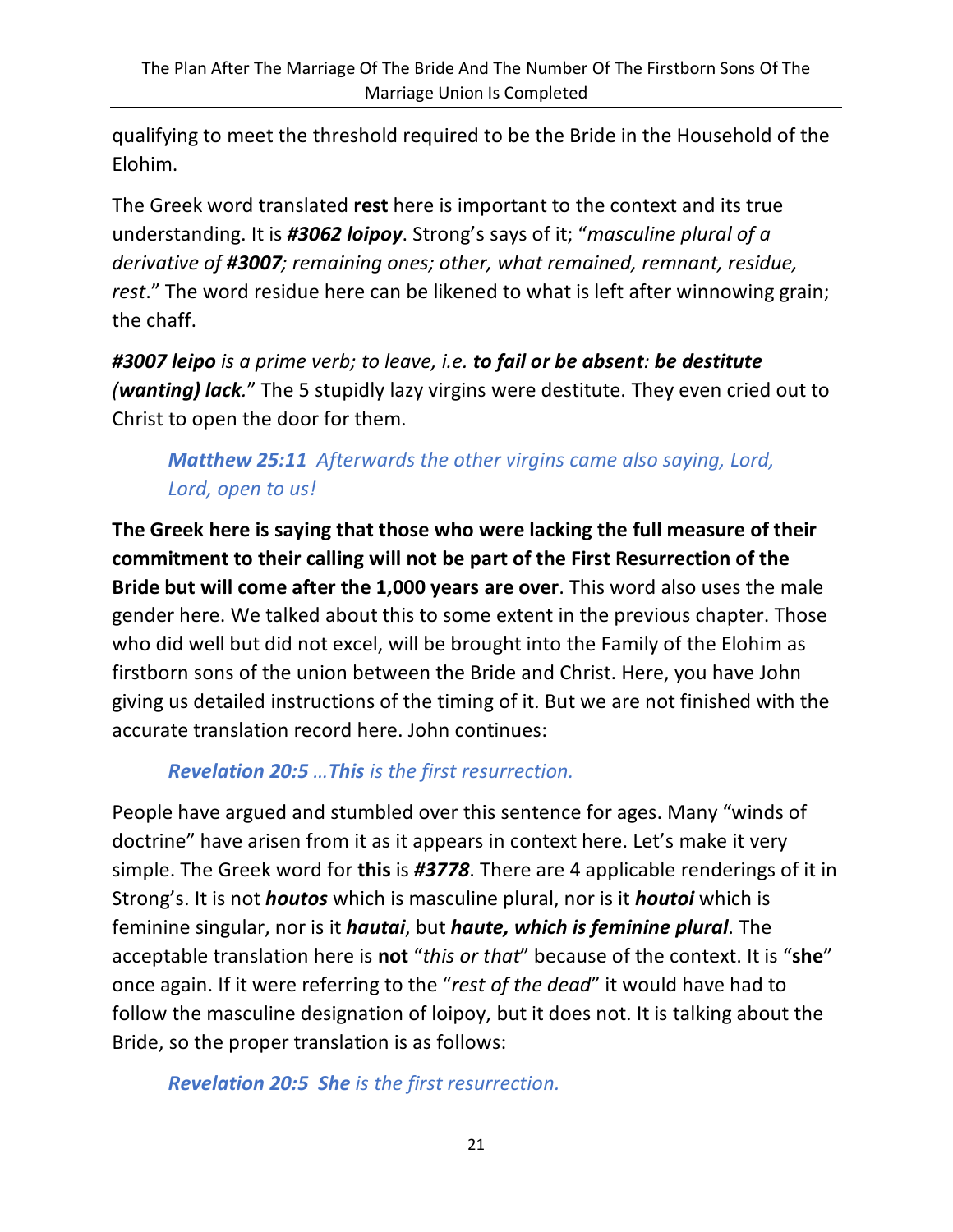John isn't finished and neither are we.

*Revelation 20:6 Blessed and holy is the one having part in the first resurrection. The second death has no authority over them, but they will be priests of God and of Christ, and will reign with Him a thousand years.*

Since we have already identified the parties who John is talking about there is no need to continue with the "*them and they*" references. Here is what the accurate translation of John's instructions about the time frame of the 1,000-year rule and in particular **the portion reflecting responsibilities the Bride** will be conducting during the FOT should say.

*Revelation 20:4-6 And I saw thrones, and she sat on them, and judgment was committed to her, and the spirits of the ones having been murdered due to the bearing witness of Jesus, and the word of God, and who did not worship the beast nor the image of it, and did not receive the mark on her forehead and on her hand; and they lived and reigned with Christ a thousand years. But those lacking full faithful commitment are dead, and do not live again until the thousand years are ended. She is the First Resurrection. Blessed and holy is the one having part in the First Resurrection. The Second Death has no authority over these persons, but they will be priests of God and of Christ, and will reign with Him for a thousand years.*

**Once again, we are witnessing the apostle John giving instructions to set the record straight**. During his last years of life, many "winds of doctrine" were blowing through the churches to confuse the identities of Father, Son, and Bride. Here, he is giving information about who is who during the Millennial Rule, just like he had done for Pentecost, Trumpets, and Atonement, and will do for the Festival of the 8<sup>th</sup> Day. And, just as he did repeatedly in his gospel about who Christ had been before He emptied Himself of His glory and entrusted it with the Being we know as Father. **Without John's writings: gospel, epistles, and the Book of Revelation, we would be faced with a much more difficult task of putting together the pattern of Father and of Jesus, and of the Bride, and for that matter Satan as well.** John's instructions about the annual rehearsals are timeless and no doubt have assisted those qualifying to be the Bride over the centuries. He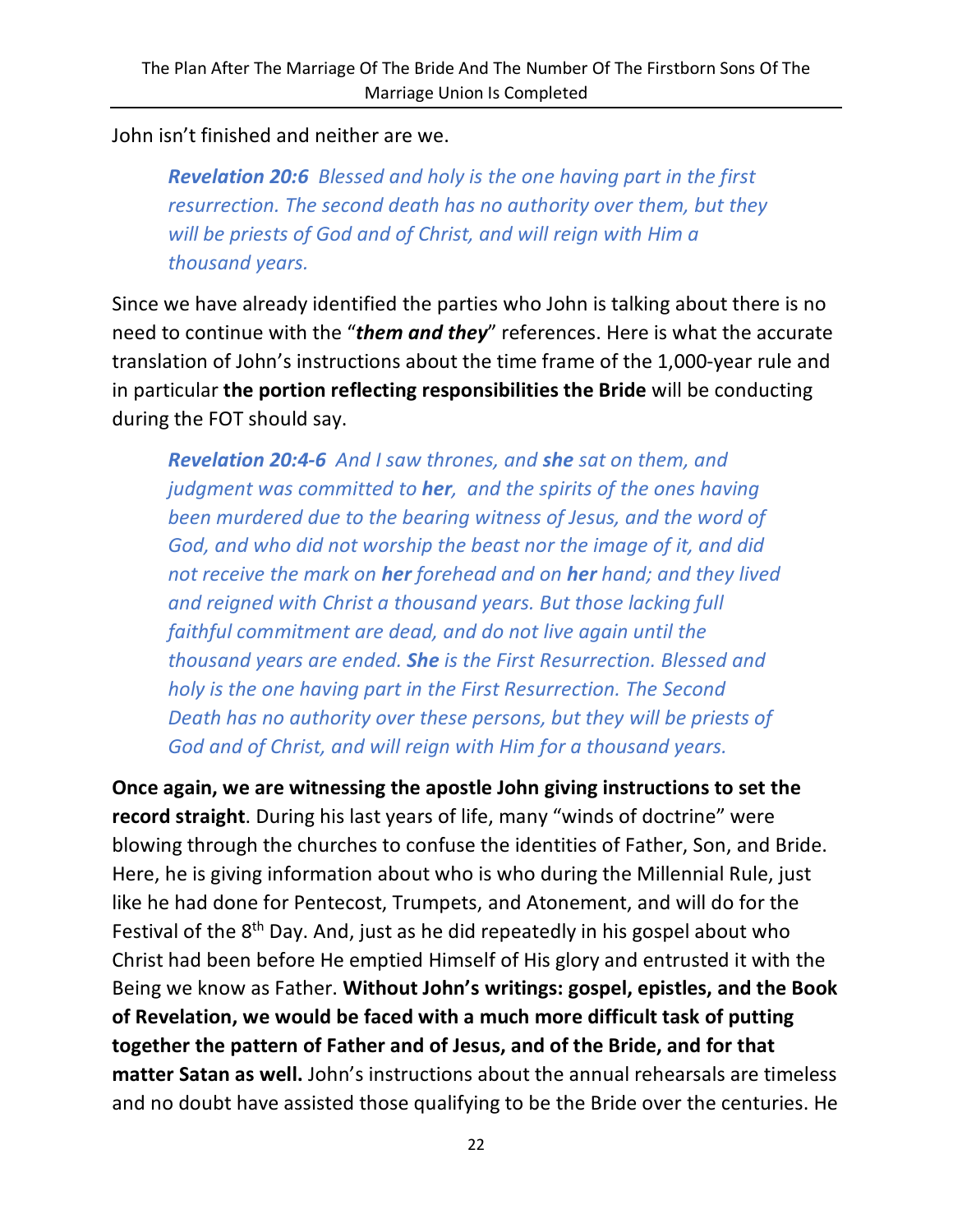was inspired to do all this so we could wade through the rivers, and also stand against winds of false doctrine being thrusted at us by Satan and his minions who are all disguised as angels of light.

We have mentioned often in the past that when we fled the organizations of men, we were drawn through the spirit to the writings of John to help us find our way in the sincerity of truth.

Here in this section of Revelation pertaining to the Millennium, John gives us valuable **confirming** information of what some of the Bride's functions will be. He begins with telling us she will sit on thrones of authority and be undertaking the functions of kings and priests as it relates to judgments. That is a very big deal, folks. It is the fulfilment of many prophesies throughout scripture. John understood this very well.

*Revelation 1:5-6 And from Jesus Christ, the Faithful Witness, the Firstborn from the dead* (to spiritual life) *and the Ruler of the kings of the earth. To Him who loved us and washed us from our sins by His blood, and made us kings and priests to the God and Father of Himself. To Him is glory and the might to ages of ages. Amen.*

This is only possible through the death of Jesus and His shed blood washing us clean from the penalty of death and thus we are able to come before Father to start the process. John repeats his instruction from above in **Revelation 5**.

*Revelation 5:10 …And made us kings and priests to our God, and we shall reign over the earth.*

**John repeatedly instructs us that the Bride will have real authority in the Household of Father**. She has earned the function of number 3 in the household structure. It's not a pretend function, and that is why only 144,000 will qualify for this collective responsibility. During the actual Millennial Rule, she will reign with Christ over the earth as we are repeatedly told in scripture. There are many scriptures we can turn to see that but we will leave it to you with the exception of reciting 1 Peter 2:5.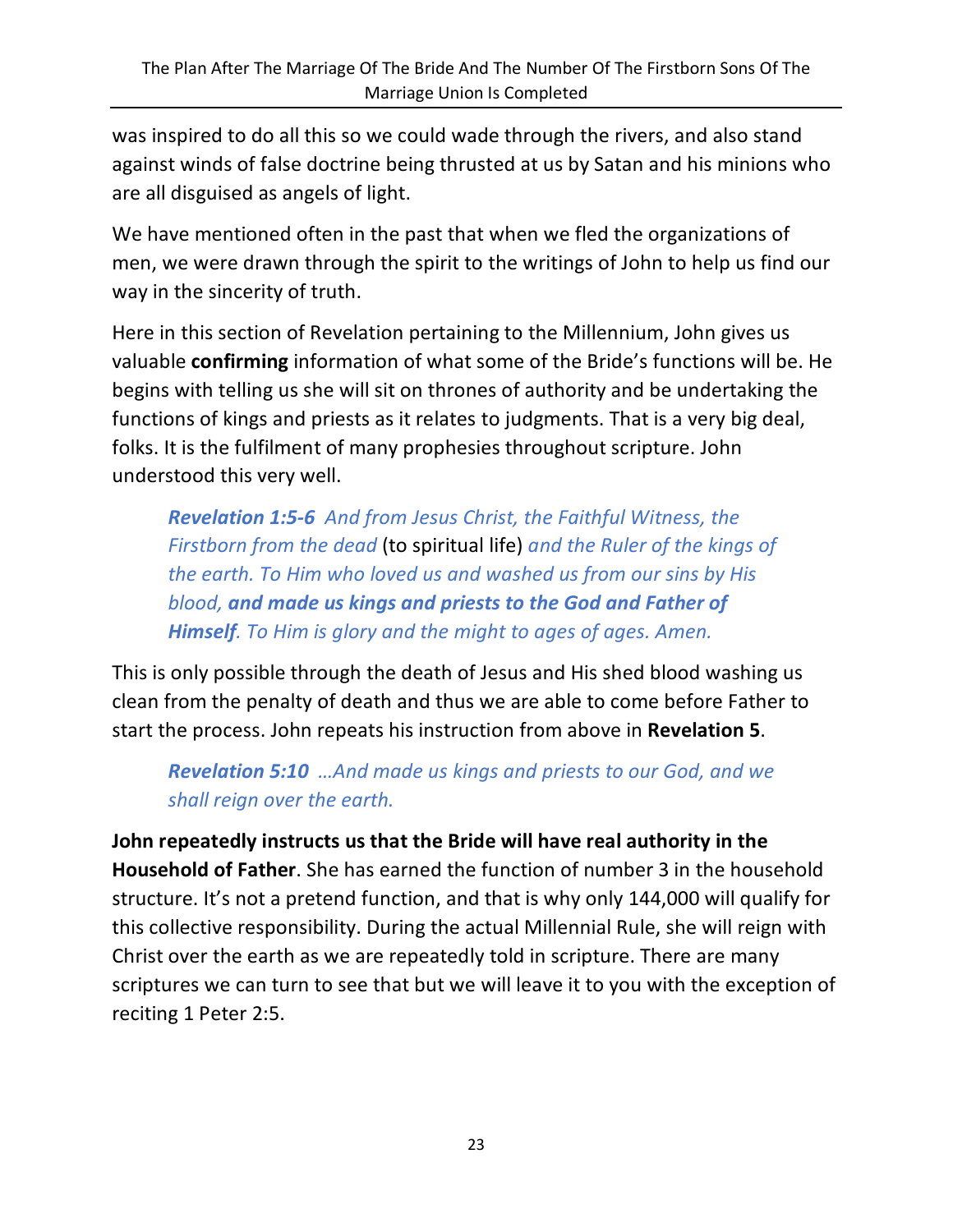*1 Peter 2:5 You also as living stones are being built into* (1) *a spiritual house,* (2) *a holy priesthood, to offer spiritual sacrifices acceptable to God through Jesus Christ.*

That will be one of our responsibilities in the spiritual household of the Elohim which we will pursue with Native Israel on a daily basis as priests after the Order of Melchizedec. Why? Because that is what we are to be doing on a daily basis with our own lives during the time of our Calling.

*Romans 12:1-2 I urge you therefore brethren, by the mercies of God, that you present your bodies a living sacrifice, holy, acceptable to God, which is your required service. And do not be conformed to this world, but be transformed by the renewing of your mind, that you may prove what is the good and acceptable and perfect will of God.*

We hope that we all understand that we are training in our present calling **to be able to undertake these responsibilities on a spiritual level**. That is what the scriptures have just clearly told us and always have. We must not take our invitation from Father lightly, like many others have and still will. This particular responsibility will come with the putting away of Satan on Atonement. It is to be a Millennial long function. It's simple to figure out in spiritual terms. We will be assisting all those who are alive as Native Israelites at that time to do exactly what we started in the flesh. **To be a living sacrifice acceptable to God. That is the upfront part of the commandments issued at Mount Sinai. That is the 10 Commandments, the Household Rules.** We will be the guiding force in all of that as the Bride; the wife and mother of the Household. Don't misplace the fact that there were many other commands, laws, and statutes given to Native Israel that day as well. They are all pertinent to the Nation living in the Promised Land. There will also be a physical priesthood set up during it as well to carry out the national/physical commands. That priesthood will be after the family of Zadok. We will talk about that in a bit for Native Israel is being given the opportunity to do it all over again and to get it right this second time. That will involve animal sacrifices and all the trimmings of the first go around, including a working Temple, and, annual holy days, and of course, the Sabbath rest.

John brings up a subject here in **Revelation 20:6** that is one of little "c" Christianity's biggest flops when it comes to Biblical understanding and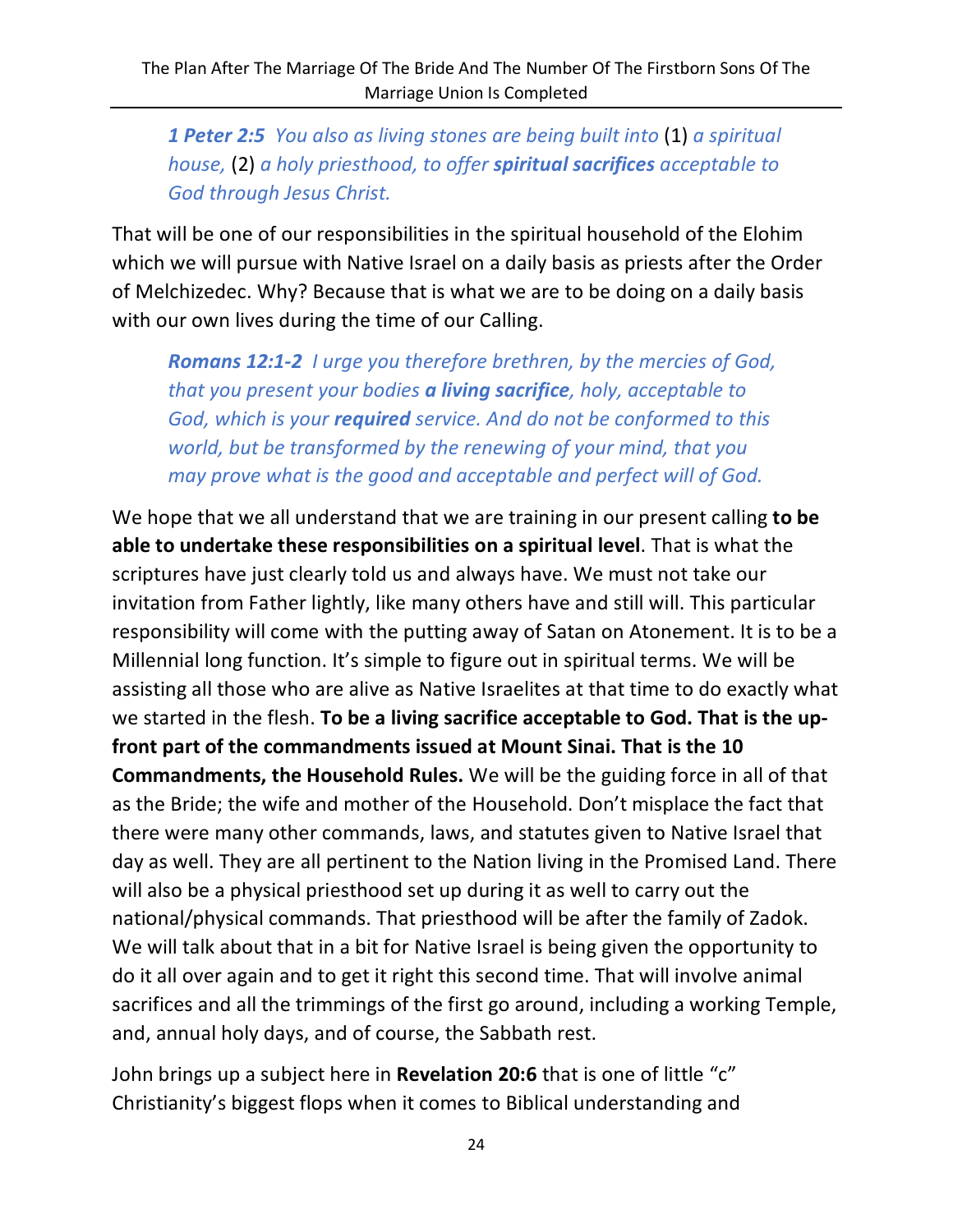knowledge. They try to convince us that once we are judged we will be held for eternity in a confined space and tortured for sinning. **That sick doctrine is directly out of the mind of the Devil**. John mentions the second death here in verse 6.

*Revelation 20:6 The second death has no authority over these persons (the Bride), but they will be priests of God and of Christ, and will reign with Him a thousand years.*

Satan does not want people to know the truth about what takes place once we die physically. Through the vehicle of the Catholic (Universal) Church he has dumbed down a lot of mankind. We will not be addressing it as a subject at this time but it is important to know that **the second death is a moment of finality of existence. A total termination**. It comes in the form of the Lake of Fire. It is a quick merciful end to a being with a mind that has no hope of repentance in it. All must be willing to exist in the Oneness of the Elohim. You will remember that the Beast and the False Prophet were thrown into it directly from their state of physical existence. That is telling us that they were judged as being incorrigible, never able to repent, having committed the unpardonable sin. **Revelation 20:14- 15** educated us to it all in a few short sentences. The setting is after the General Resurrection and the Judgment.

*Revelation 20:14-15 And death and hades* (the abode of the unseen) *were thrown into the Lake of Fire* (no more need for **death** which is the holding place of those who have lived as a physical being, or for the holding place of the angels (Hades/Tartarus) after all have been either terminated or absorbed into the Oneness of God)*. This is the Second Death. And if anyone was not found in the Book of Life, which was now completed in writing, he had been thrown into the Lake of Fire.*

John did not want us to be ignorant of this understanding. **It is not a lesson in intimidation, but in hope and in mercy, but also in finality**, so that the Plan can move forward from the timeline of Salvation unto the purpose all of that is needed for. That is what the Universe is waiting on, **Us!**

It is obvious that the Melchizedec Priesthood will be fully manned and functioning during the Millennial Reign with Christ as its High Priest. However, there will be a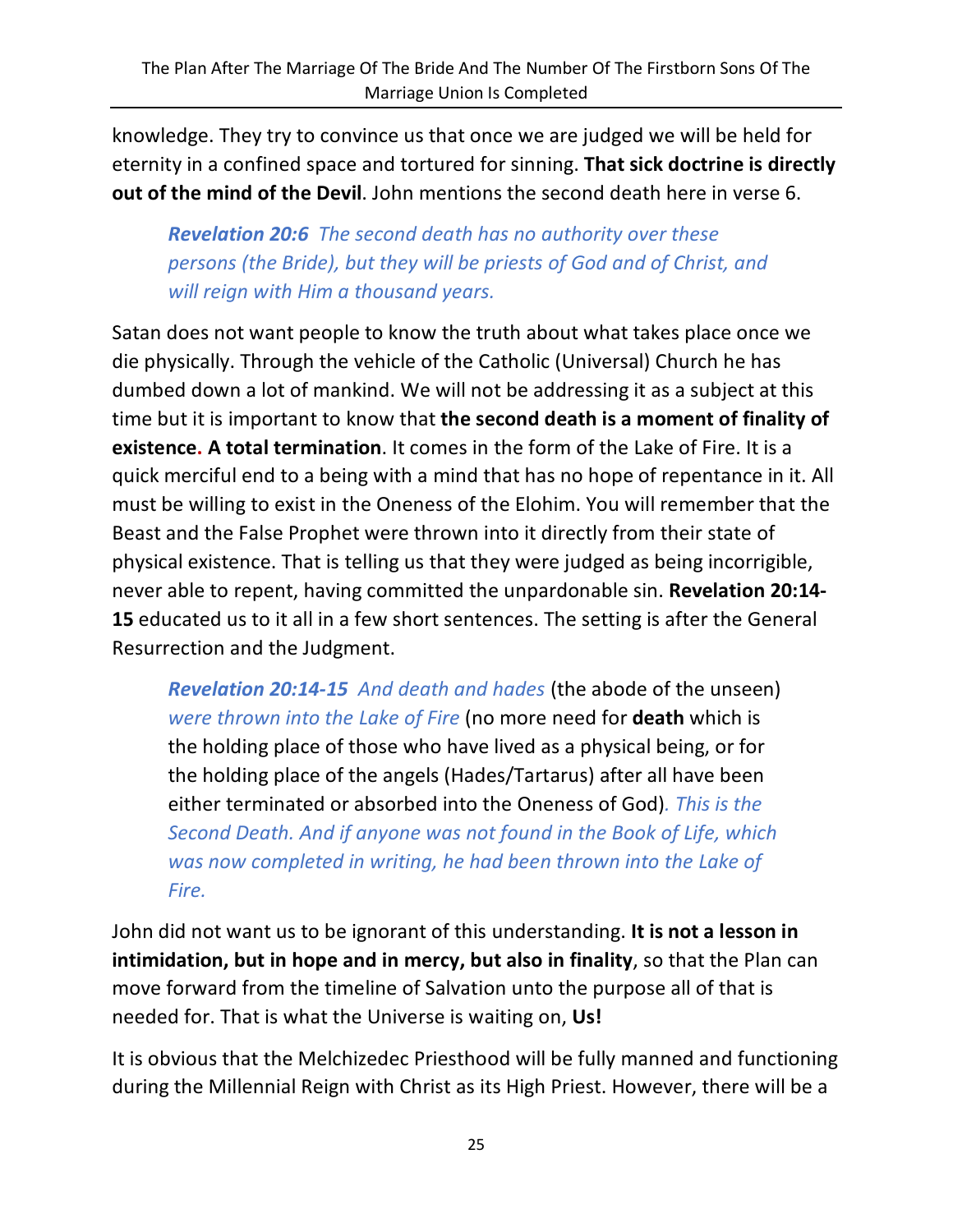physical priesthood up and running during that same time. There will be a loyal remnant of the original Levitical Priesthood. **It will be confined to the Levitical descendants of the family of Zadok**. They were the only family of Levi to not turn from Yehovah. There were **many** Levites called to service during the FMC times, but there were only a **few** who did not become derelict in their calling. **Once again, a pattern**. Once Native Israel enters the Promised Land, they will be expected to keep all of the statutes, laws, and commands found in Exodus chapters 21, 22, and 23. There will be a few modifications to some of them but not a whole lot. They will be a vital part of the life of the nation. This time around they will get it right as a physical people. **They will become the Banner for all the nations of the earth.** To carry them all out, there needs to be a physical priesthood. Here is where a big modification comes, **it is a coarse correction because of unfaithfulness.** 

*Ezekiel 44:4-16 And He brought me by way of the north gate to the face of the House. And I looked, and behold, the glory of Yehovah filled the House of Yehovah. And I fell on my face. And Yehovah said to me, son of man, set your heart; and then see with your eyes and hear with your ears all that I say to you of all the statutes of the House of Yehovah, and all the laws. And set your heart to the entrance of the House, with all the exits of the sanctuary* (symbolic of the Levites running like rats in every direction to get away from their responsibilities)*. And you shall say to the rebellious ones, to the house of Israel. So, says Adonay Yehovih: enough of you! Of all your abominations O house of Israel! You brought in the sons of aliens, uncircumcised of heart and uncircumcised of flesh to be in My sanctuary to defile it! My House! And when you brought in My bread, and the fat and the blood; then you broke My Covenant with all your abominations. And you have not kept the charge of My holy things*  (as commanded)*, but you have set them* (the sons of aliens) *as keepers of My charge in My sanctuary for themselves* (and not you)*. So, says Adonay Yehovih: sons of aliens uncircumcised of heart and uncircumcised of flesh shall not enter into My sanctuary, or any son of an alien who is among the sons of Israel. But the Levites who have wandered a far distance from Me when Israel staggered away, who*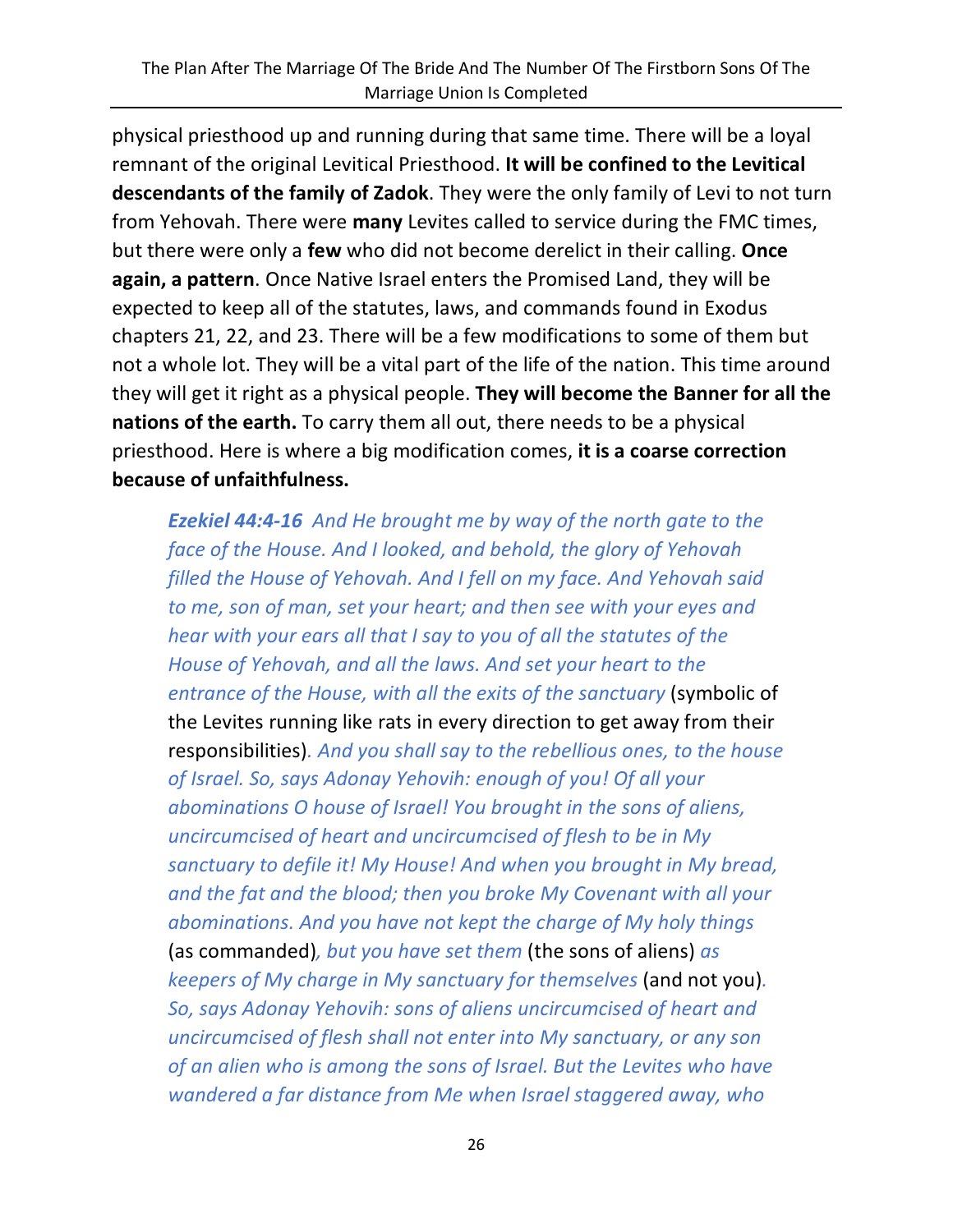*went astray from Me after their idols; even they* (the unfaithful Levites) *shall bear their iniquity. However, they shall be menial attendants in My sanctuary, custodians at the gates of the House and attending to the House.* (That means all the killing, cleaning and repairs, but look what they will and will not be doing) *They shall slaughter the burnt offering and the sacrifice for the people and they shall endure before them, to attend to them. Because they attended to them before their idols and became a stumbling block of iniquity to the house of Israel. Therefore, I have lifted up My hand against them declares Adonay Yehovih! And they shall bear their iniquity! And they shall not come near to Me to serve as priest to Me, nor come near to any of My holy things, even to the least-holiest of the holy things. But they shall bear their shame and their abominations which they have done! However, I will give them to be menial attendants of the charge of the House for all its bondservant work and for all that shall be done in it. But the priests, the Levitical sons of Zadok who kept the charge of My sanctuary when the sons of Israel staggered far from Me, they shall come near to Me, to serve Me. And they shall stand before Me to bring near to Me the fat and the blood, declares Adonay Yehovih. They shall enter into My sanctuary and they shall come near to My table to attend to Me. And they shall keep MY charge!* (no one else)

There are a lot of little muckity mucks running around today claiming to be Levites and as such profess dominion over everyone else. They have a big surprise coming. Every one of them worships their idol of dominion. We have been told that some say these scriptures have nothing to do with them, that we are ignorant thinking. These scriptures mean that the Levites (except for the family of Zadok) will be janitors in the House. **We just read where they will be doing all the dirty work and the necessary cleanup of it, but will not be allowed to touch anything holy or draw near to Yehovah/Adonay Yehovih.** Sounds like the Bride will have her work cut out for her in placing them where they belong. She will be dealing with a lot of attitudes that need to be steered in the right direction.

Please do not read past the scriptures above detailing one of the rules that will be in place to access the Temple. **Circumcision of the heart and circumcision of the**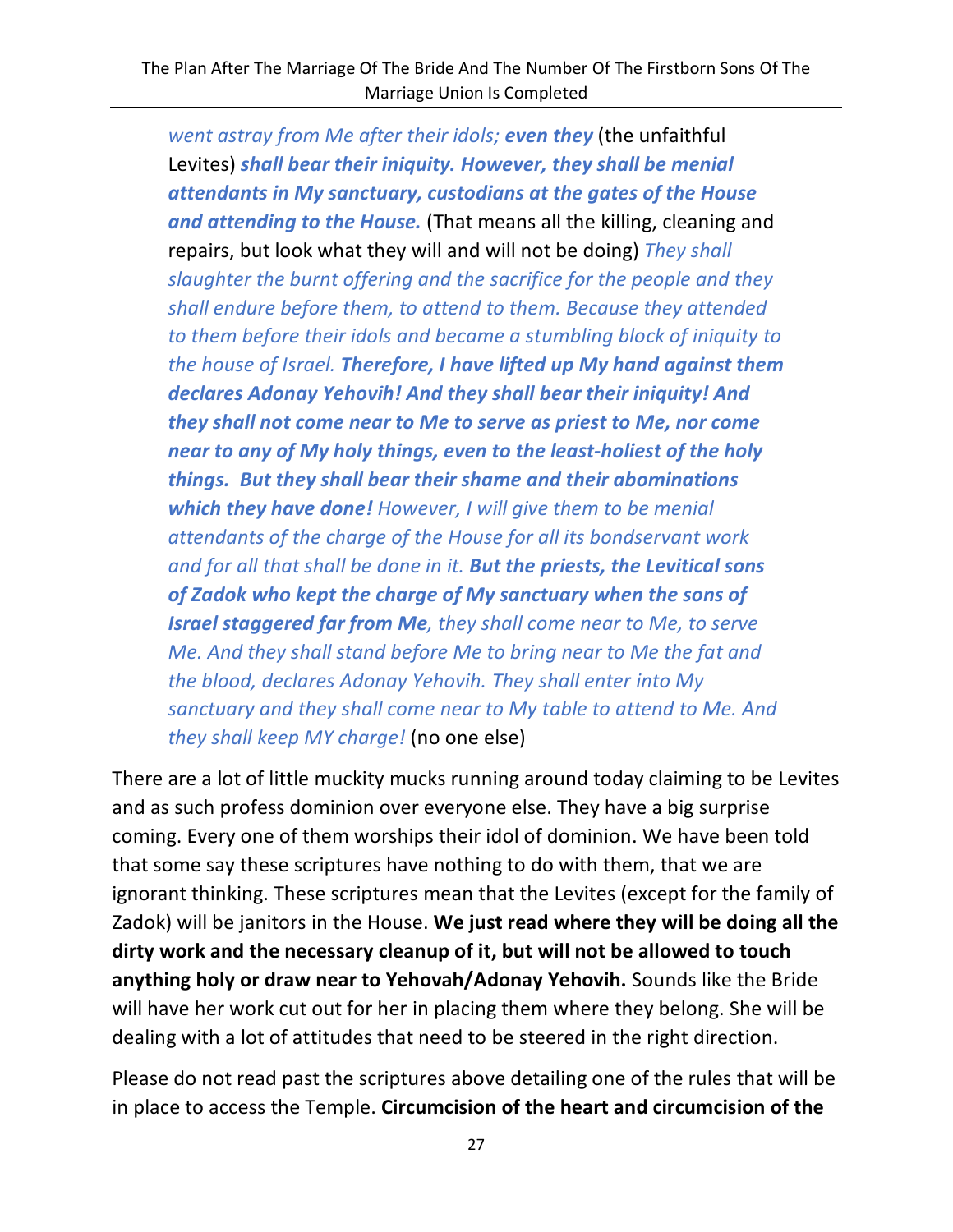**flesh: both of them!** We spoke about this in an earlier chapter. Not only will Native Israel be required to be circumcised of the heart and the flesh, so will everyone else wanting access to the House of Yehovah. Finally, the long-awaited sincerity of the heart in physical Israel's relationship with the Elohim.

In speaking about course corrections during the Millennial Rule we really need to address the annual festivals which will be kept during that time period. There are actually dumbed down and arrogant folks who think we are all wrong on this even though the words come right out of the scriptural patterns in the Bible in context. So now we are going to review some real big changes. We can't repeat these enough, **because they teach us that rehearsals of future spiritual realities have specific timelines**. Once the reality is completed in full, then it is no longer required to rehearse it any longer.

*Ezekiel 45:18-25 Thus, says Adonay Yehovih: in the 1st month in the 1st day of that month you shall take a young bull without blemish and cleanse the Sanctuary. The priest* (after the family of Zadok) *shall take some of the blood of the sin offering and put it on the doorposts of the House* (of Yehovah)*, on the 4 corners of the ledge of the altar and on the gateposts of the inner court* (symbolic of the blood of the lamb on the entrance to the houses during the  $1<sup>st</sup>$  Passover of Yehovah and more)*. And you shall do* (once again) *on the 7th day of that month for everyone who has sinned unintentionally or who is prone to being easily seduced. And you shall atone for the house* (of Israel)*. In the 1st month, in the 14th day of that month the Passover shall be to you*  (why? Because many of them had been prone to keeping the 15<sup>th</sup> of the month, the Passover of the Jews)*. And then* (as explained in the sacrifices following) *a feast of 7-days in which unleavened bread must be eaten. And the prince* (David) *shall prepare on that day* (Passover) *for himself and for the people of the Land, a bull for a sin offering to Yehovah, and for the 7-days* (of UB) *7-bulls and 7-rams without blemish daily and for a sin offering a kid of the goats.* (notice the bull of the Passover was the actual sin offering on Passover. The other 7 days required a traditional sin offering of a kid of the goats)*. And a grain offering of an ephah for a bull and an ephah for a ram. He shall also prepare a hin of oil for each of the ephah's. In the 7th month, in*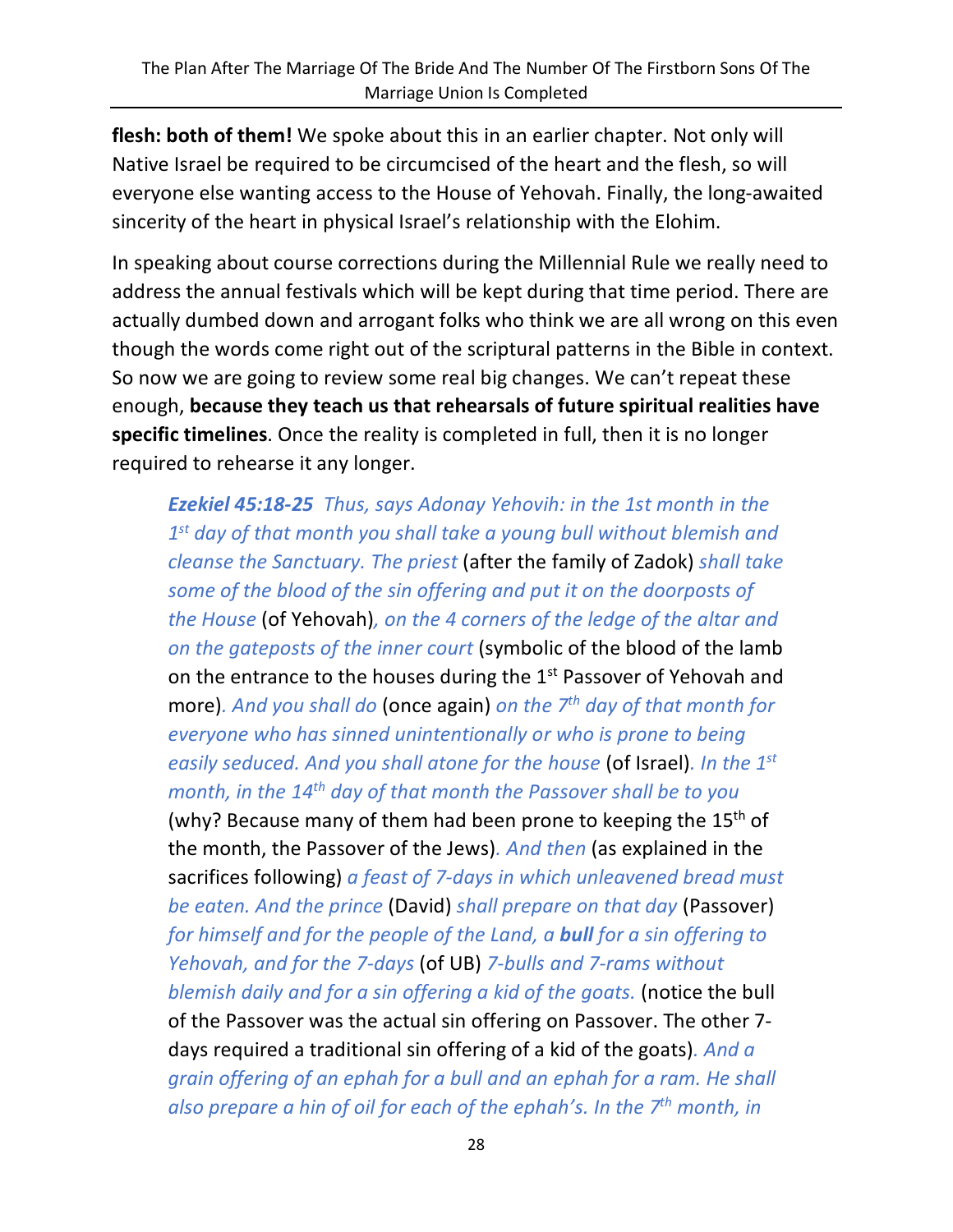*the 15th day of that month at the Feast, he shall prepare like the previous 7-days as to the sin offering, the burnt offering, the grain offering and the oil.*

We have discussed this in previous chapters and have often done so outside of this study as well. Here, we see a major course correction pertaining to the annually rehearsed festivals we are accustomed to keeping at our point in the timeline of the Plan. **We see no mention of the festivals of Pentecost, Trumpets, and Atonement. Why? Because the spiritual reality of each of them has taken place and no longer requires it to be rehearsed**. Pentecost is the First Resurrection and the Marriage of the Bride, which is completed. Trumpets was Christ and the Bride returning to make war on Their enemies and is fulfilled. And then, there is the major part of the Feast of Atonement having been fulfilled when Satan was put away for 1,000 years. However, we see the two other functions of that day taking place now in the  $1<sup>st</sup>$  month on the  $1<sup>st</sup>$  day and on the 7<sup>th</sup> day during the Millennium; atonement.

It is also important to note there is no lamb on Passover. That part has been fulfilled with Christ, but the second part is still being worked out with the bull and its representation. We do not see a lamb involved in any other offering mentioned here except for the kid of the goat as the traditional sin offering accompanying the burnt offerings. We can mention more as well, but we do believe you, the reader, are getting the point. Things will change and be modified to suit the Timeline of the Millennium.

This timeline is one of unprecedented peace, as it should be, with Christ reigning with His Bride of 144,000 qualified individuals. It will be a lot of very focused work for all who qualify for the function of the wife in the Household. However, the peace and serenity achieved during that time period will change very quickly once Satan is loosed again. **The Gentile Nations have been living in the shadow of the Nation of Israel for 1,000 years now**. They probably feel pretty sure of themselves at that point, in that they could handle what Native Israel failed to do their first time around. Well now, their test is about to happen and we will see whether they can or cannot do what Native Israel failed to do during the FMC times. Remember, Satan has been sealed away where he can't use his abilities as the prince of "the power of the air." Let's see what John has to say about the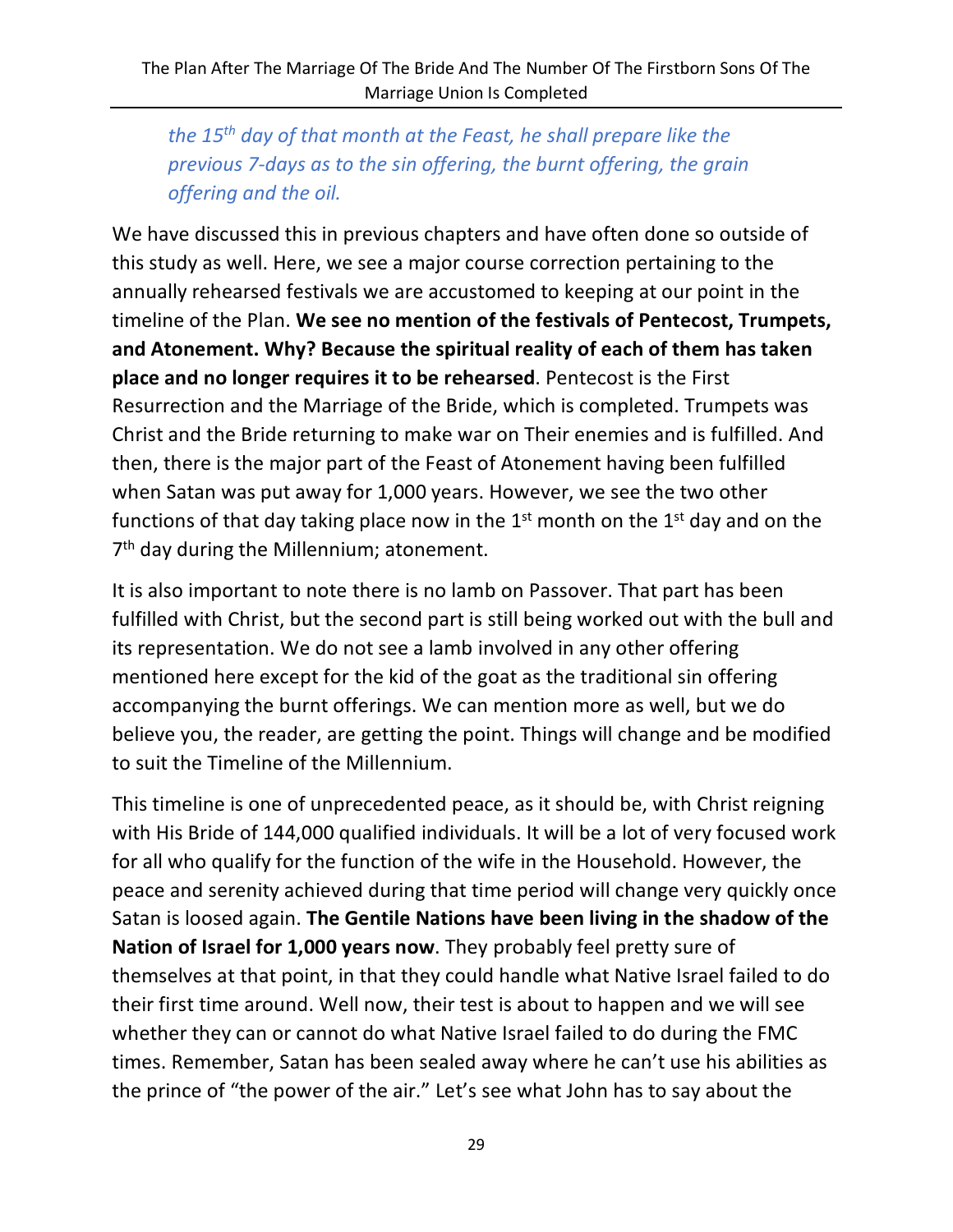realities of the 8<sup>th</sup> Day, or Festival of the Last Great Day, whichever you prefer to call it. We will cover the first part of the day in **Revelation 20:7-9 and then 10**. After those events is the second part of the day.

*Revelation 20:7-9 Now when the 1,000 years have ended, Satan will be released from his prison, and he will go out to mislead the*  (Gentile) *Nations in the four quarters* (north, south, east, and west; its entirety) *of the earth. Gog and Magog, to assemble them for war, whose number is as the sand of the sea. And they went up over the breadth of the Land and encircled the camp of The Saints* (the Bride dwelling with Israel) *and the beloved city. And fire came down out of Heaven and burned them down.*

Here, we have a good summation of these events even though it is very brief. Ezekiel gives us a very lengthy and detailed description of them all. We are only going to read from **Ezekiel 38:7-10** to see how devastating Satan's release is on the Gentile Nations.

*Ezekiel 38:7-10 Be prepared, yes prepare yourself, you and all your multitudes that are gathered to you. And be to them a watchman.*  (Why? Because) *after many days* (1,000 years) *you will be visited* (by Satan the "prince of the power of the air")*. In the years after* (the Millennium) *you shall come into the Land of those brought back from the sword and gathered out of many peoples on the mountains of Israel which had long been desolate* (without the 10 northern tribes occupying them) *but he has been brought out of the peoples. And now they all dwell securely! And you* (all the Gentile Nations) *shall go up, you shall come like a storm, you shall be like a cloud to cover the Land, you and all your bands, and many peoples with you. Thus, says Adonay Yehovih; in that day it shall come to pass that thoughts will arise in your mind* (direct result of the prince of the power of the air broadcasting his vile ways to them) *and you will make an evil plan.*

There goes any hope or boast of doing what Israel failed to do the first time around. **At the very onset of the 8th Day, Satan is freed and instantly goes after any willing being receptive to his thoughts**. If you were to read on here in Ezekiel you can see he instructs the Gentile Nations to attack the Land with all the people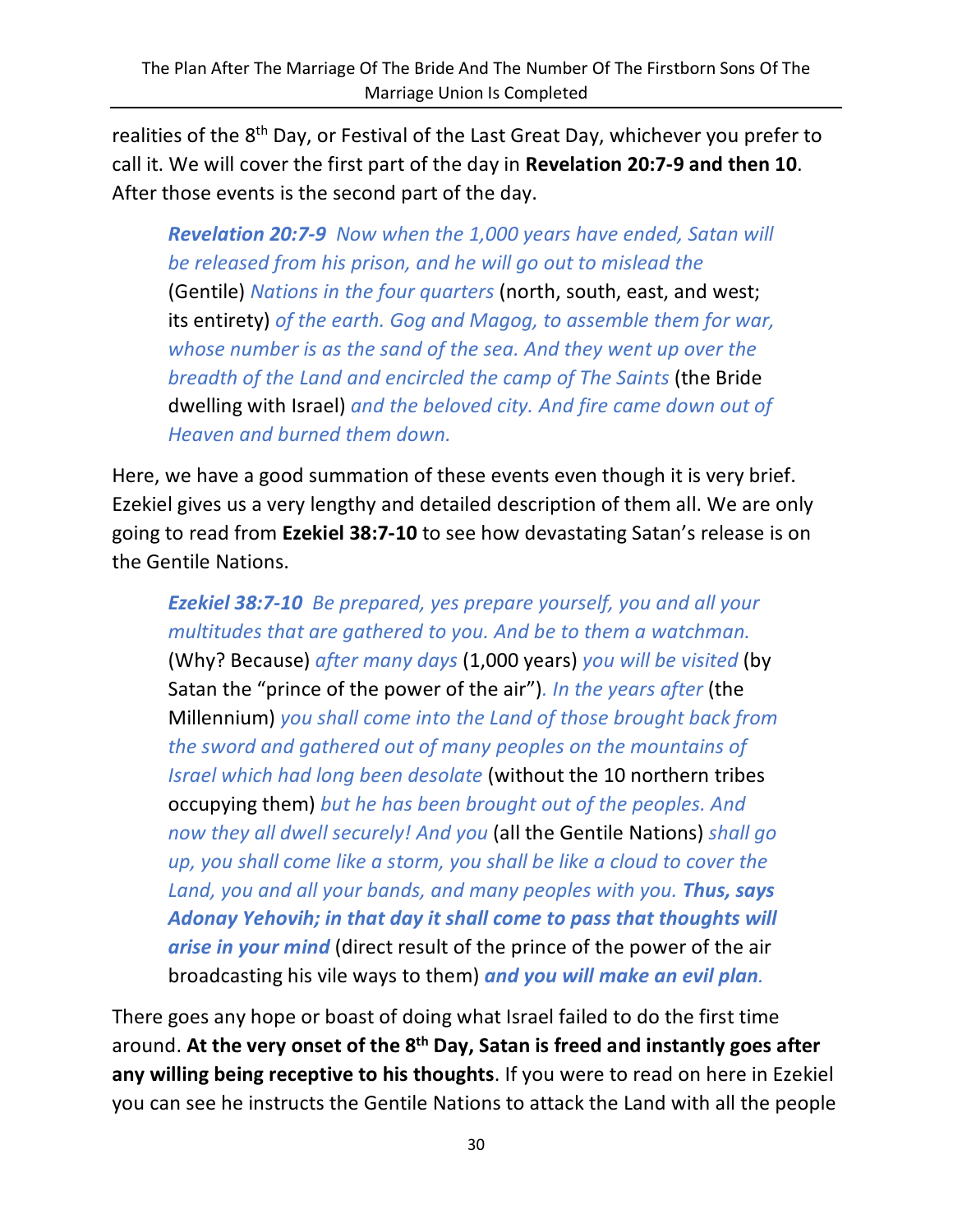living in unwalled cities, living in peace and looking like they were defenseless. **That is the mindset of the coward Satan. Attack those who can't defend themselves and plunder and murder**. Remember, it had been 1,000 years since any of that has taken place. Native Israel has been granted not to be subject to his broadcasts any longer. The Bride has done a fine job with the Israelites during the Millennium. The Elohim are now using Satan as Their tool one last time in the Plan of Salvation to assist Them in this final chapter, of dealing with the Gentile Nations now. When they are resurrected, they will have no doubt of how weak they really were and without the direct intervention of the Elohim they would have certainly perished under Satan's dominion. They will have a lot more respect for Israel in the future. **The next event of this day in its timeline is the end of Satan. His sentence will be carried out.** 

*Ezekiel 28:18-19 You defiled your sanctuaries by the abundance of your iniquities, by the iniquity of your trading/politicking. Therefore, I bring fire from your midst, it devours you, and I turn you to ashes upon the earth, in the sight of all who saw you. All who know you among the peoples are appalled at you, you who have been a terror shall be no more: forever!*

John records this sentence of Satan being carried out.

*Revelation 20:10 And the devil who had deceived them was cast into the Lake of Fire and Brimstone where the Beast and the False prophet*  (had been thrown)*. And it* (not they, *it*; correctly referencing the Lake of Fire) *shall toil day and night throughout the age.*

What age? From the Feast of Trumpets until the final outcome of the Judgment of the  $8<sup>th</sup>$  Day. It will be unceasing until it is no longer required at the end of the  $8<sup>th</sup>$ Day. Every being, whether composed of flesh or spirit, which will not repent of their sins and be willing to live in peace, in Oneness as the Elohim define it, will be mercifully terminated forever. John is not finished with transferring knowledge to us about the 8<sup>th</sup> Day yet. There is still a lot more to happen in its timeline. Let's listen to him in **Revelation 20**.

*Revelation 20:11-15 Then I saw a Great White Throne and the One sitting on it, from whose face the earth and the heaven (singular)*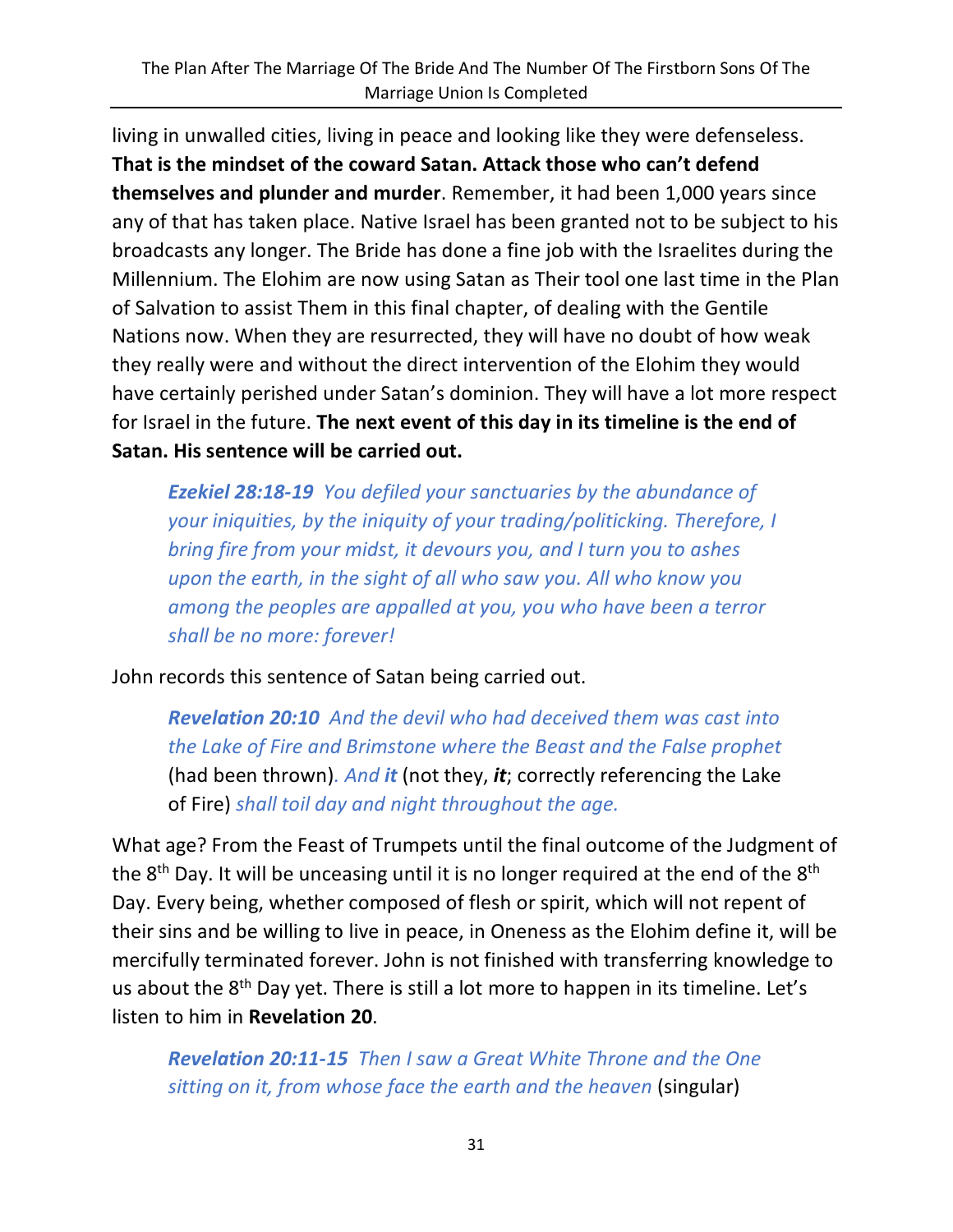*were shunned into flight* (could not compete with His significance)*. And no place was found for them. And I saw the dead, the small and the great* (physical beings who had died) *caused to stand before God*  (the General Resurrection)*. And books were opened* (accounts of their works in life)*. And another Book was opened which is the Book of Life* (The Bible)*. And the dead* (physical beings) *were judged out of the things written in the books according to their works. And the salty depths had brought forth the dead in it. And death,* (the domain of the physical dead) *and hades* (the domain of the unseen sinning angels) *brought forth the spiritually unsaved in them. And they were each judged according to their works. Then death and hades were thrown into the Lake of Fire. This is the Second Death* (of both man and angel)*. And if anyone was not found in the Book of Life which was now completed in writing, he had been thrown into the Lake of Fire.*

Very sobering times without a doubt. We know this time portion of the timeline of the 8<sup>th</sup> Day as the Great White Throne Judgment. Many understand it to be the timeline in which the General Resurrection of all mankind takes place. That is the case for all mankind who had not yet had the opportunity to repent before God of their sinful works in life. The vast majority of mankind do get one more opportunity to change their works to those written in the Book of Life. We will not be reviewing them in this study at this time. **Most do not understand this will also be the time in which angels who rebelled with Satan will also be judged**. We touched on this in an earlier chapter.

*1 Corinthians 6:2-3 Do you not know that the Saints will judge the world? And if the world is judged by you, are you unworthy of small judgments? Or do you not know that we will judge angels! Then how much more to the things pertaining to this life.*

There is nothing difficult to understand here. It is a very clear pattern. So, with us judging the angels, when does that take place?

*Jude 6 And those angels who did not keep their first place* (those who were with Satan to maintain the earth and enhance it)*, but having deserted their dwelling place* (to follow Satan in rebellion to